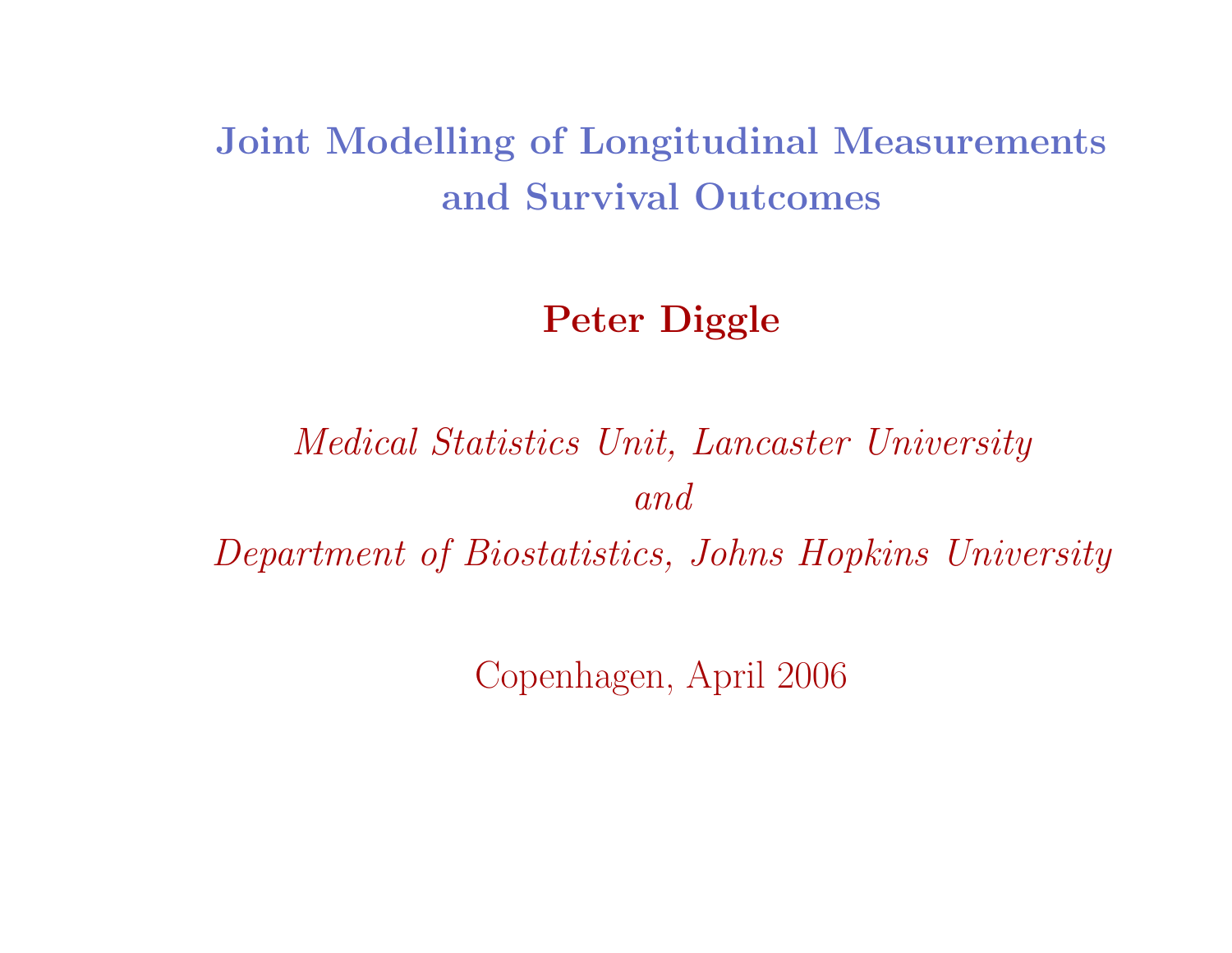# Outline

- Joint modelling:
	- $-$  what is it?
	- why do it?
- Modelling longitudinal measurements
- Modelling survival outcomes
- Joint modelling
	- transformation models
	- random effects models
- Examples
- Conclusions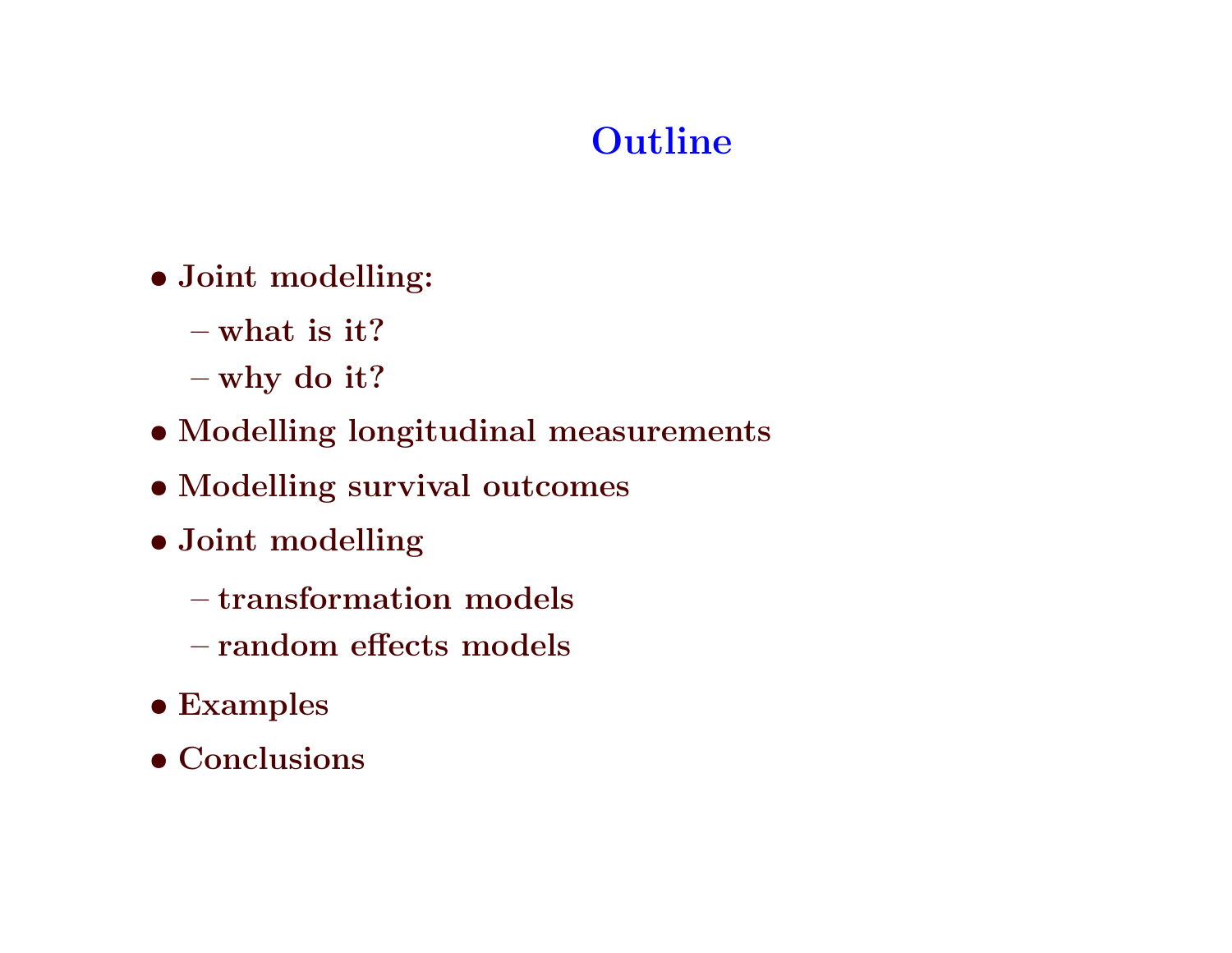## Joint modelling: what is it?

- Subjects  $i = 1, ..., m$ .
- $\bullet$  Longitudinal measurements  $Y_{ij}$  at times  $t_{ij}.$
- Times-to-event  $S_i$  (possibly censored).
- Baseline covariates  $x_i$ .
- Parameters  $\theta$ .

 $[Y, S | x, \theta]$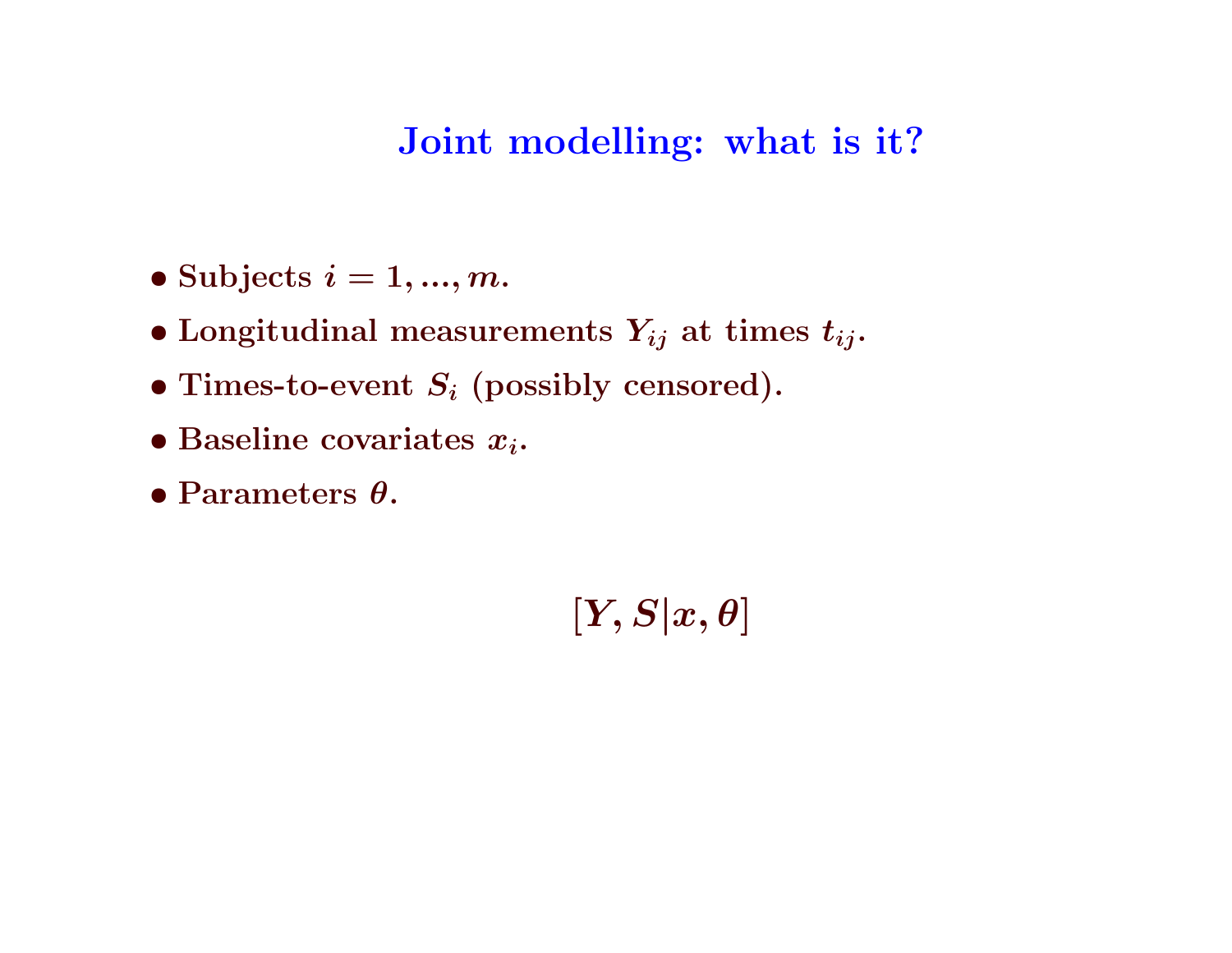# AIDS data

- Data from RCT of three different drug regimes for  ${\rm HIV+}$  patients.
	- $1 =$  zidovudine, 600 $mg$
	- $2$  =didanosine,  $500mg$
	- $3 = {\rm didanosine},\,750mg$
	- $\mathrm{Total}\,\,n=913\,\,\mathrm{subjects.}$
- $\bullet$   $S =$  time of progression to AIDS or death  $Y =$  time-sequence of CD4 measurements (weeks 0, 2, 6, 12, 18, 24)
- $\bullet$   $S > 24$  for most subjects (long-term follow-up)
- 334 observed event-times, 579 censored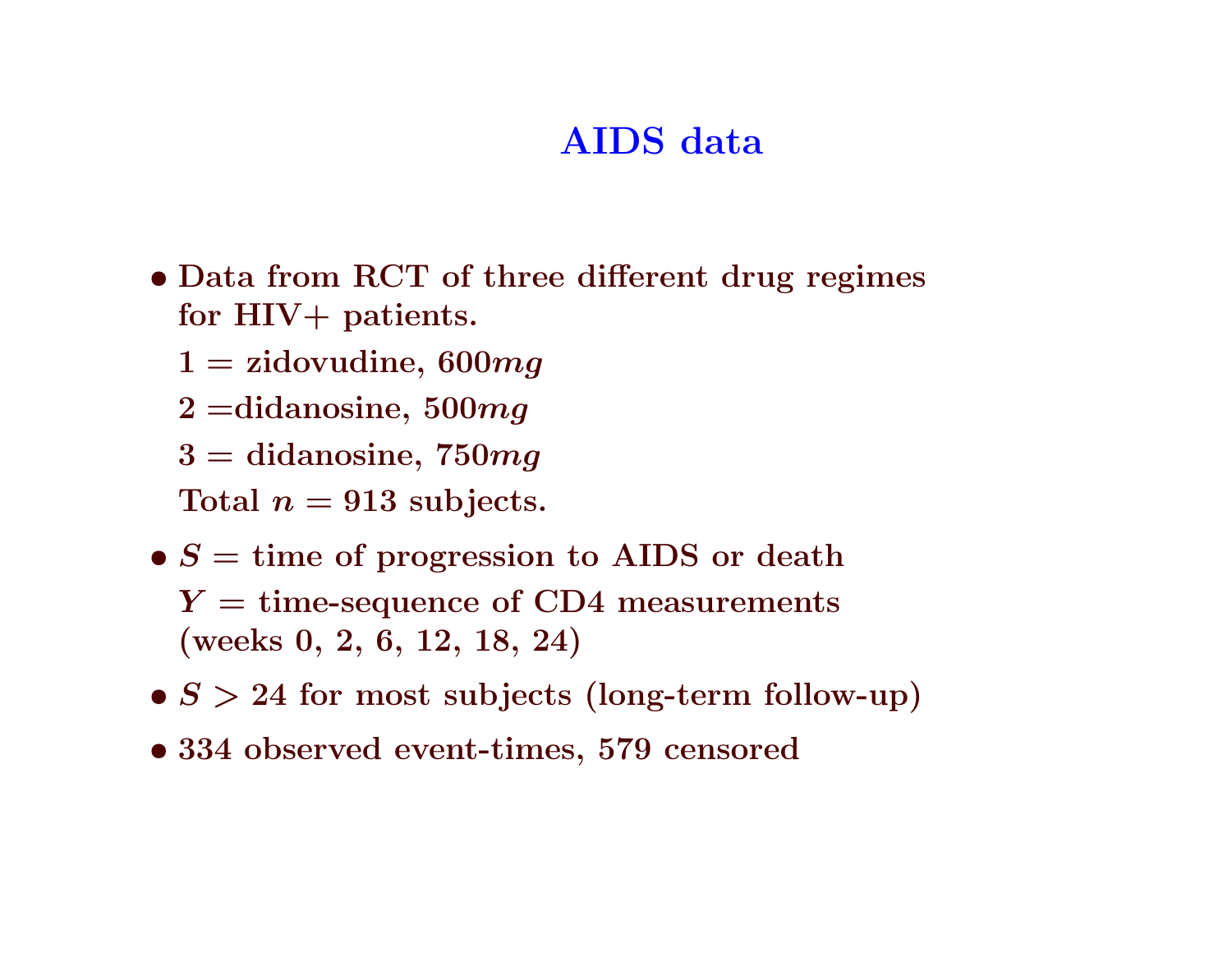# Schizophrenia data

- Data from placebo-controlled RCT of drug treatments for schizophrenia:
	- Placebo
	- Haloperidol (standard)
	- Risperidone (novel)

 $\text{Total}$   $n=517$  subjects.

- $\bullet$   $Y =$  PANSS measurement (weeks -1, 0, 1, 2, 4, 6, 8)
- $\bullet$   $S=$  dropout time
- High dropout rates:

| week $-1$ 0 1 2 4 6 8                                 |  |  |  |  |
|-------------------------------------------------------|--|--|--|--|
| missing 0 3 9 70 122 205 251                          |  |  |  |  |
| proportion $0.00\ 0.01\ 0.02\ 0.14\ 0.24\ 0.40\ 0.49$ |  |  |  |  |

 $\bullet$  Dropout rate also treatment-dependent  $(P > H > R)$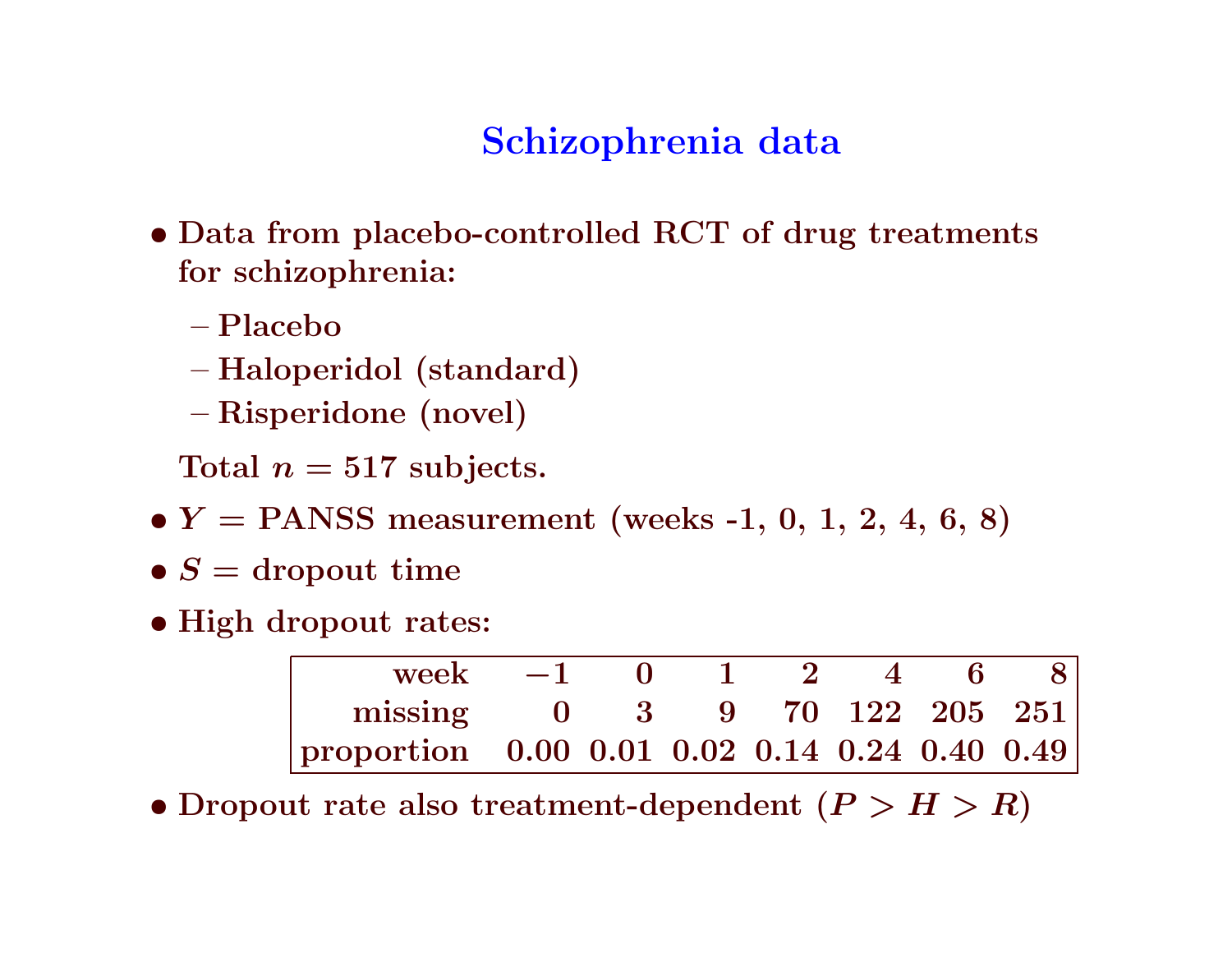# Heart surgery data

- RCT to compare two types of artificial heart-valve
	- homograft
	- $-$  stentless
- $\bullet$   $\boldsymbol{Y} = \text{time-sequence of left-ventricular-mass-index (LVMI)}$
- $\bullet$   $S =$  time of death

Is a patient's longitudinal LVMI profile predictive of their survival prognosis?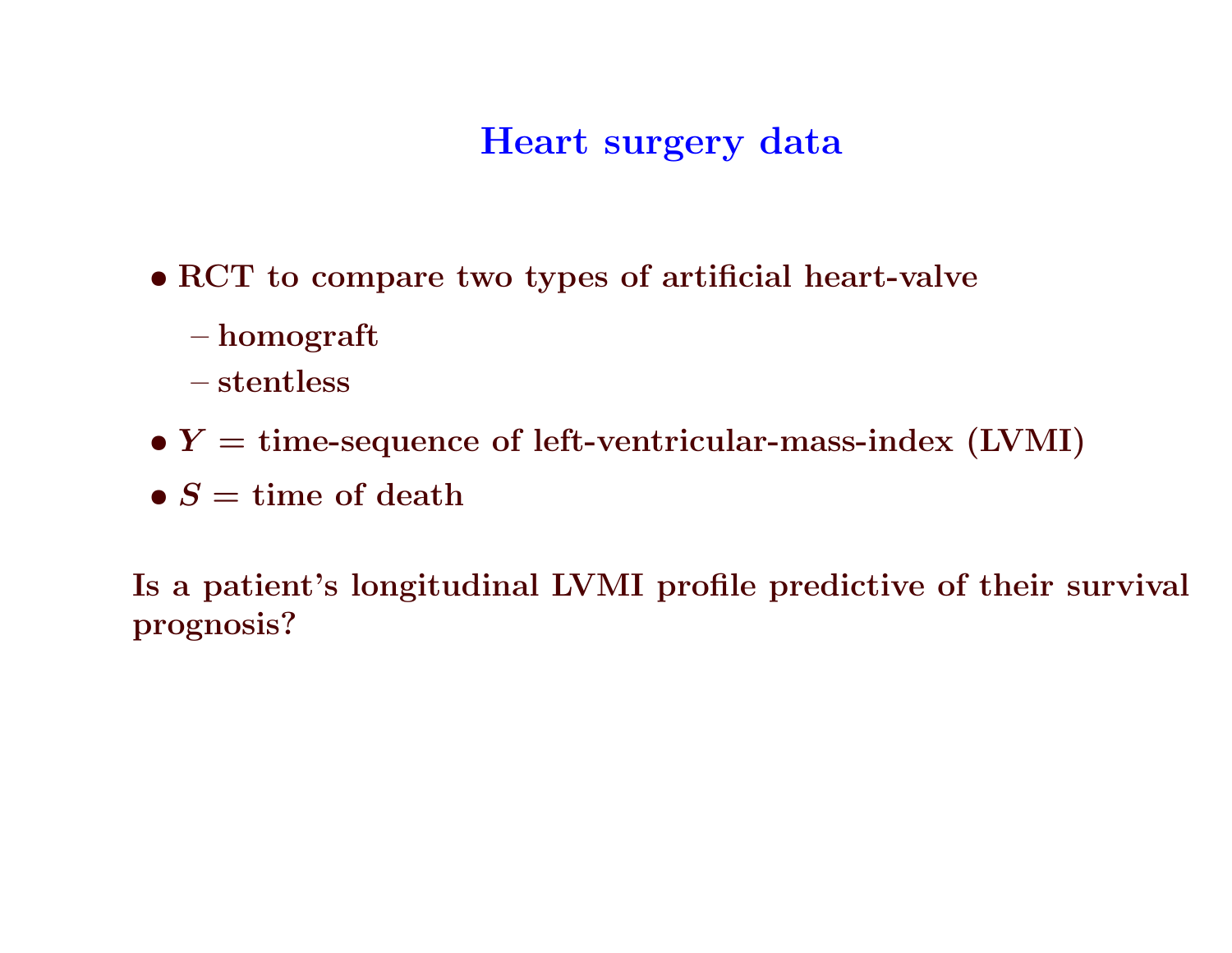### Joint modelling: why do it?

To analyse survival time  $S,$  whilst exploiting correlation with an imperfectly measured, time-varying risk-factor  $\boldsymbol{Y}$ 

Example: AIDS data

- interest is in time to progression/death
- but long latency period implies heavy censoring
- hence, joint modelling improves inferences about marginal distribution [S]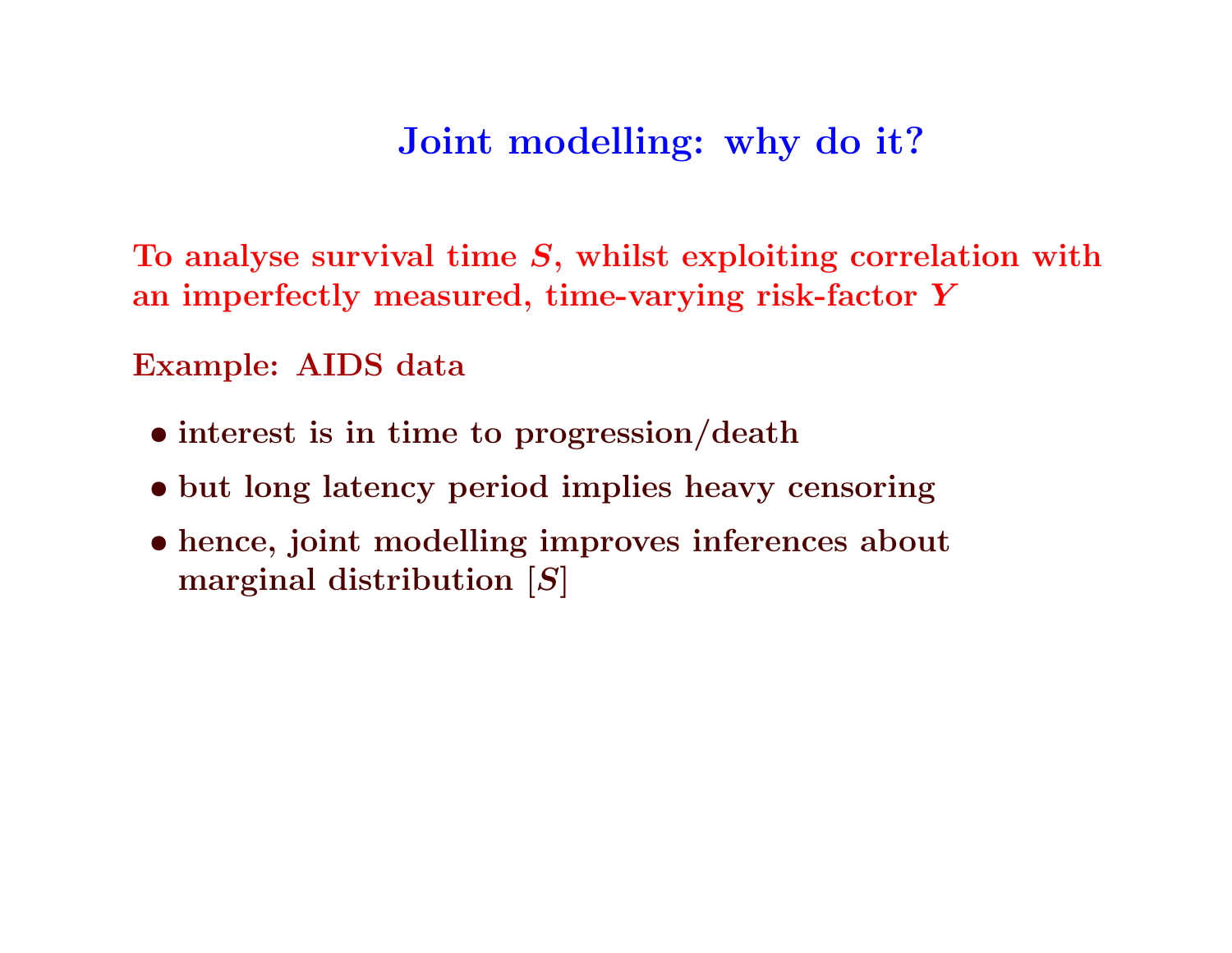To analyse a longitudinal outcome measure  $\boldsymbol{Y}$  with potentially informative dropout at time S

Example: Schizophrenia data

- interest is reducing mean PANSS score
- but informative dropout process would imply that modelling only  $[Y]$  may be misleading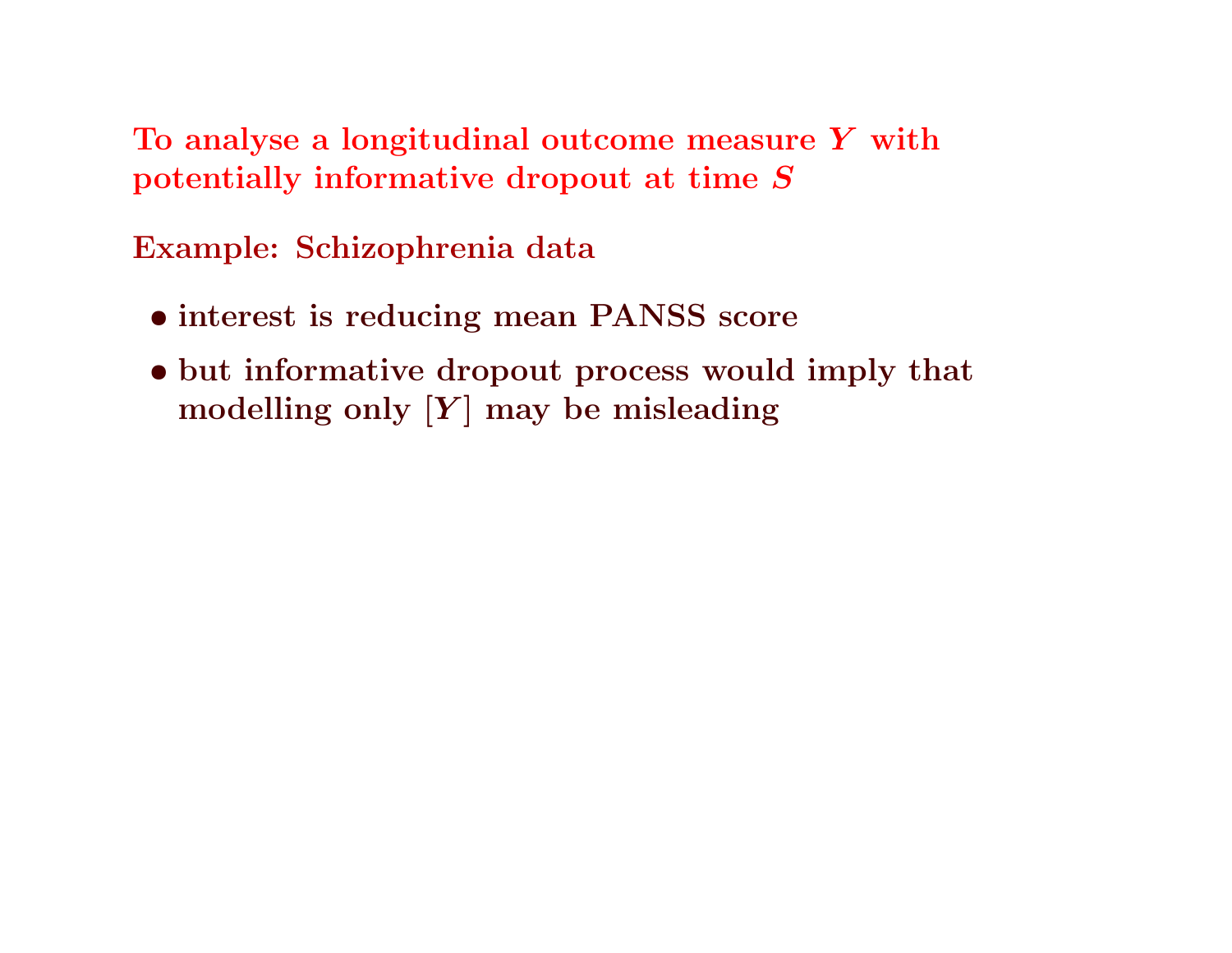Because the relationship between  $\boldsymbol{Y}$  and  $\boldsymbol{S}$  is of intrinsic interest

Example: heart surgery data

- long-term build-up of left-ventricular muscle mass may increase hazard for fatal heart-attack
- hence, interested in modelling relationship between survival and subject-level LVMI

Scientific goa<sup>l</sup> affects choice of statistical model/method?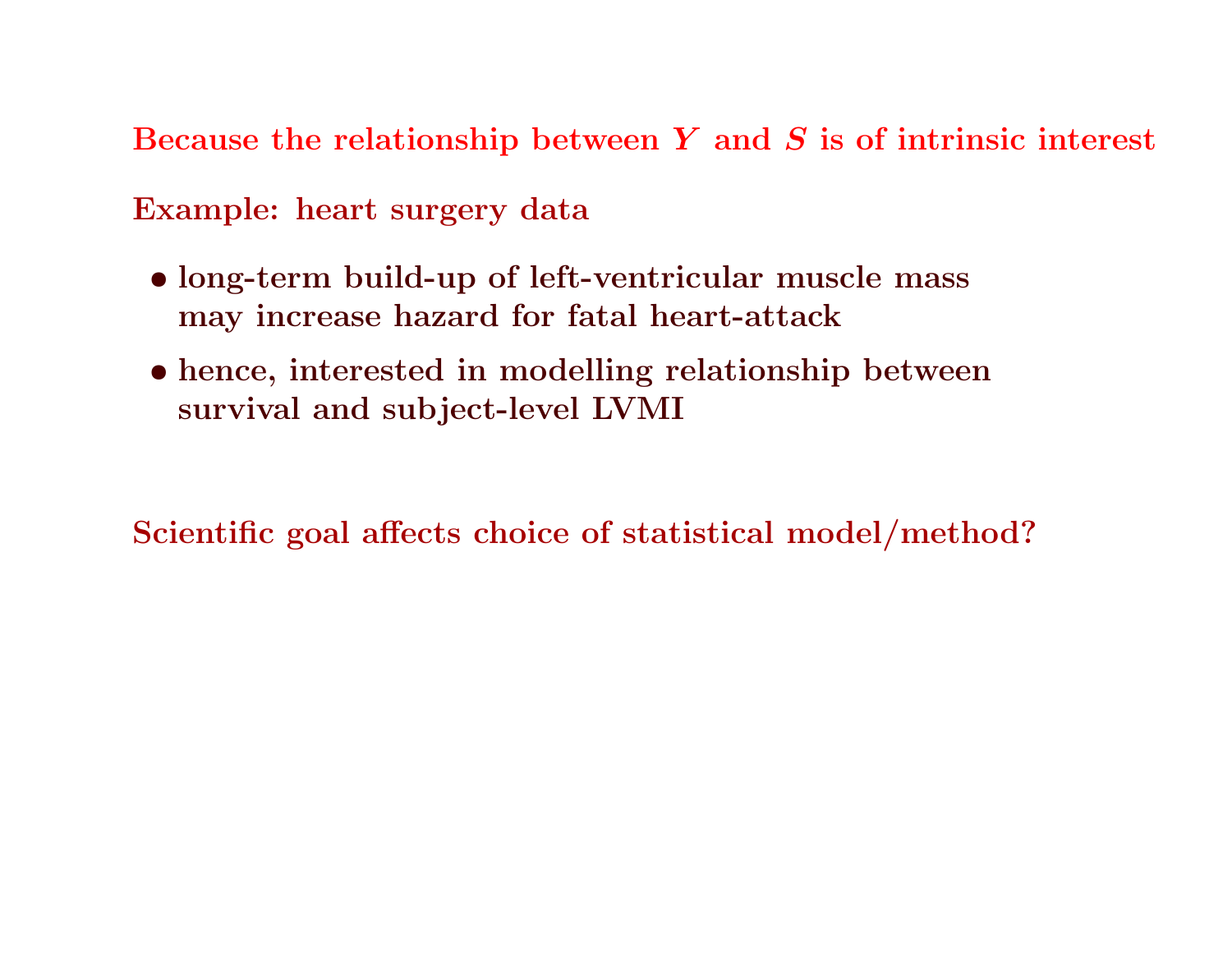# Modelling longitudinal measurements The Gaussian linear model

$$
\begin{aligned} &\bullet \ (Y_{ij},t_{ij}): j=1,...,n_i; \ i=1,...,m \qquad \mu_{ij} = \mathrm{E}[Y_{ij}] \\ &\bullet \ Y_i = (Y_{i1},...,Y_{in_i}) \qquad Y = (Y_1,...,Y_m) \\ &\bullet \ t_i = (t_{i1},...,t_{in_i}) \qquad \quad t = (t_1,...,t_m) \end{aligned}
$$

 $Y \sim \text{MVN}\{X\beta, V(\phi)\})$ 

$$
V(\phi)=\left[\begin{array}{cccc} V_1 & 0 & \ldots & 0 \\ 0 & V_2 & \cdots & \vdots \\ \vdots & \ddots & \vdots & 0 \\ 0 & \ldots & 0 & V_m \end{array}\right]
$$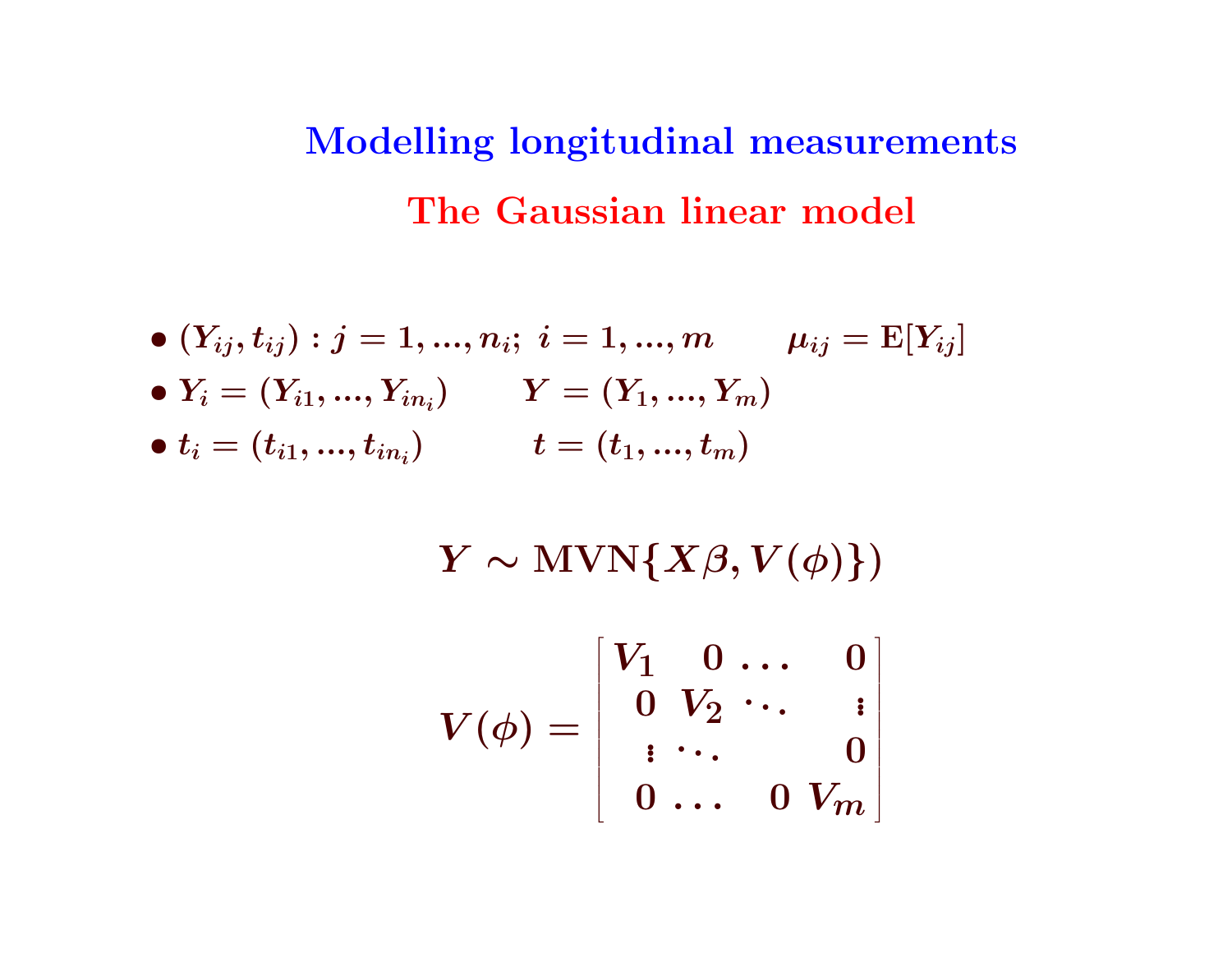Modelling longitudinal measurements Specifying the covariance structure

$$
Y_{ij} = \mu_{ij} + U_i + W_i(t_{ij}) + Z_{ij}
$$

Corresponds to within-subject variance matrices

$$
V_i = \nu^2 J + \sigma^2 R(t_i) + \tau^2 I
$$

where  $R(t_i)$  has elements  $R_{jk} = \rho(|t_{ij}-t_{ik}|).$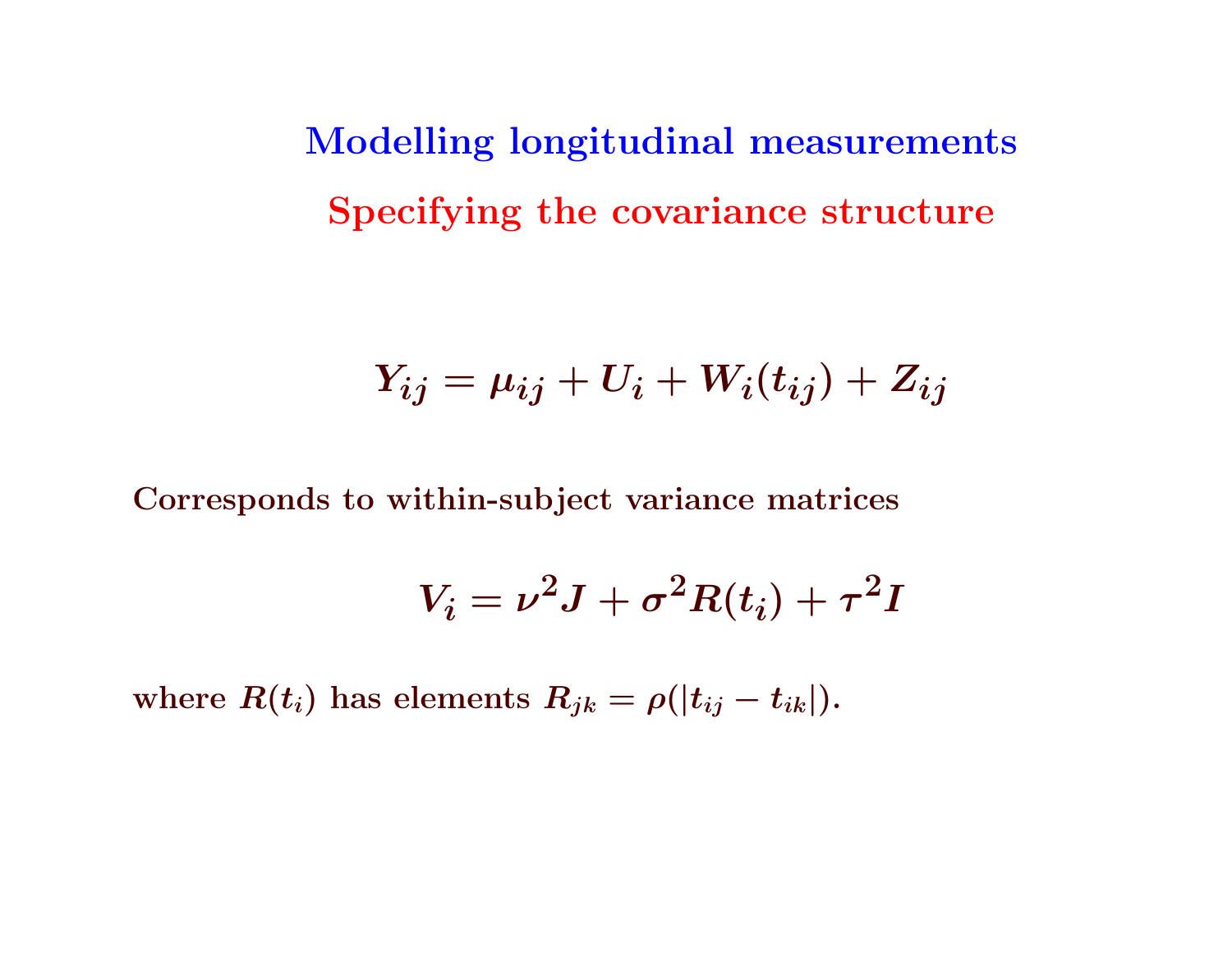Modelling longitudinal measurements The variogram

$$
V(u)=\frac{1}{2}\text{Var}\{Y(t)-Y(t-u)\}
$$

- useful data-analytic tool for irregularly spaced, incomplete data
- theoretical form for model on previous slide

$$
V(u)=\tau^2+\sigma^2\{1-\rho(u)\}
$$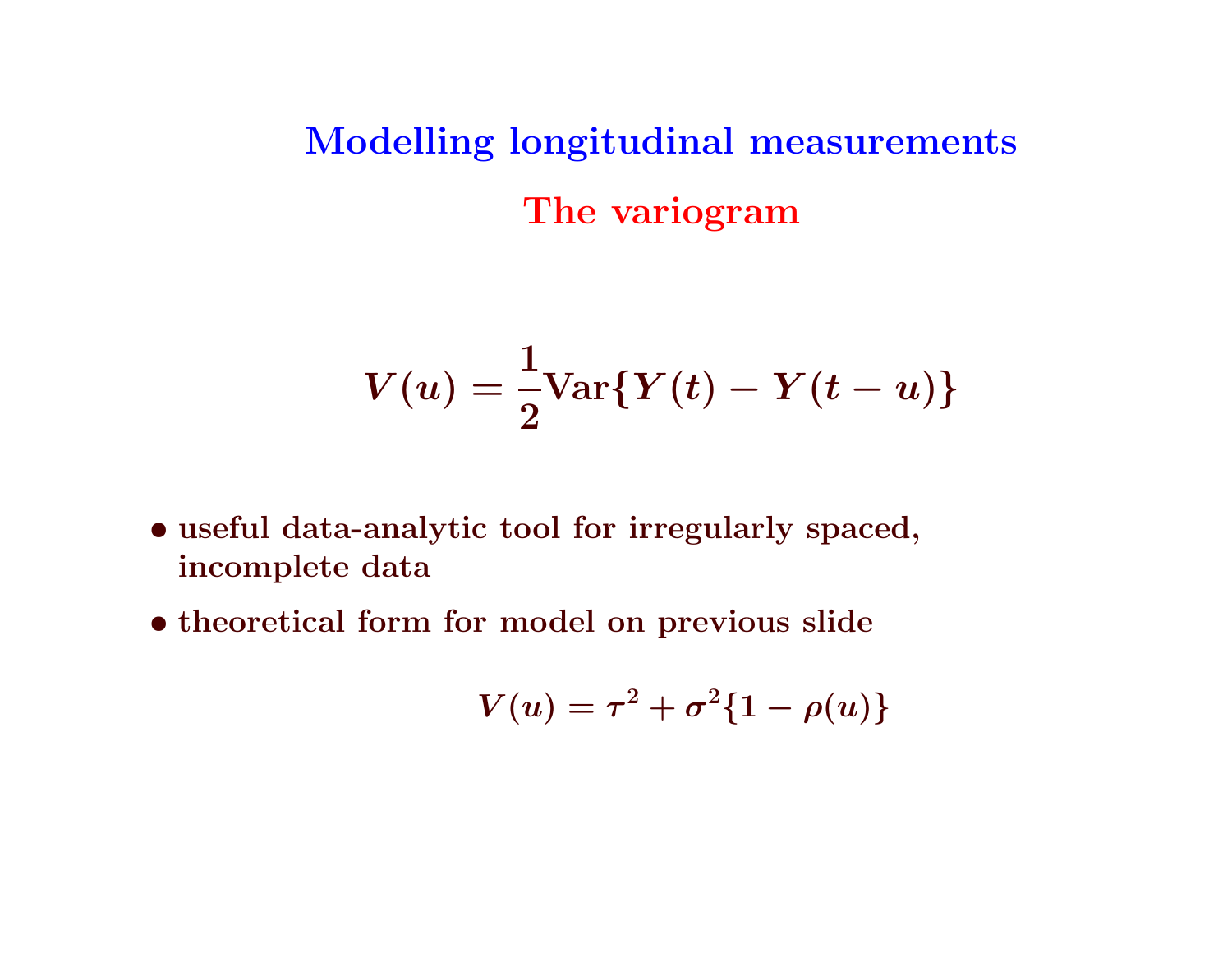Modelling survival outcomes

Fundamental tool is the hazard function,

 $h(s) = f(s)/\{1-F(s)\}$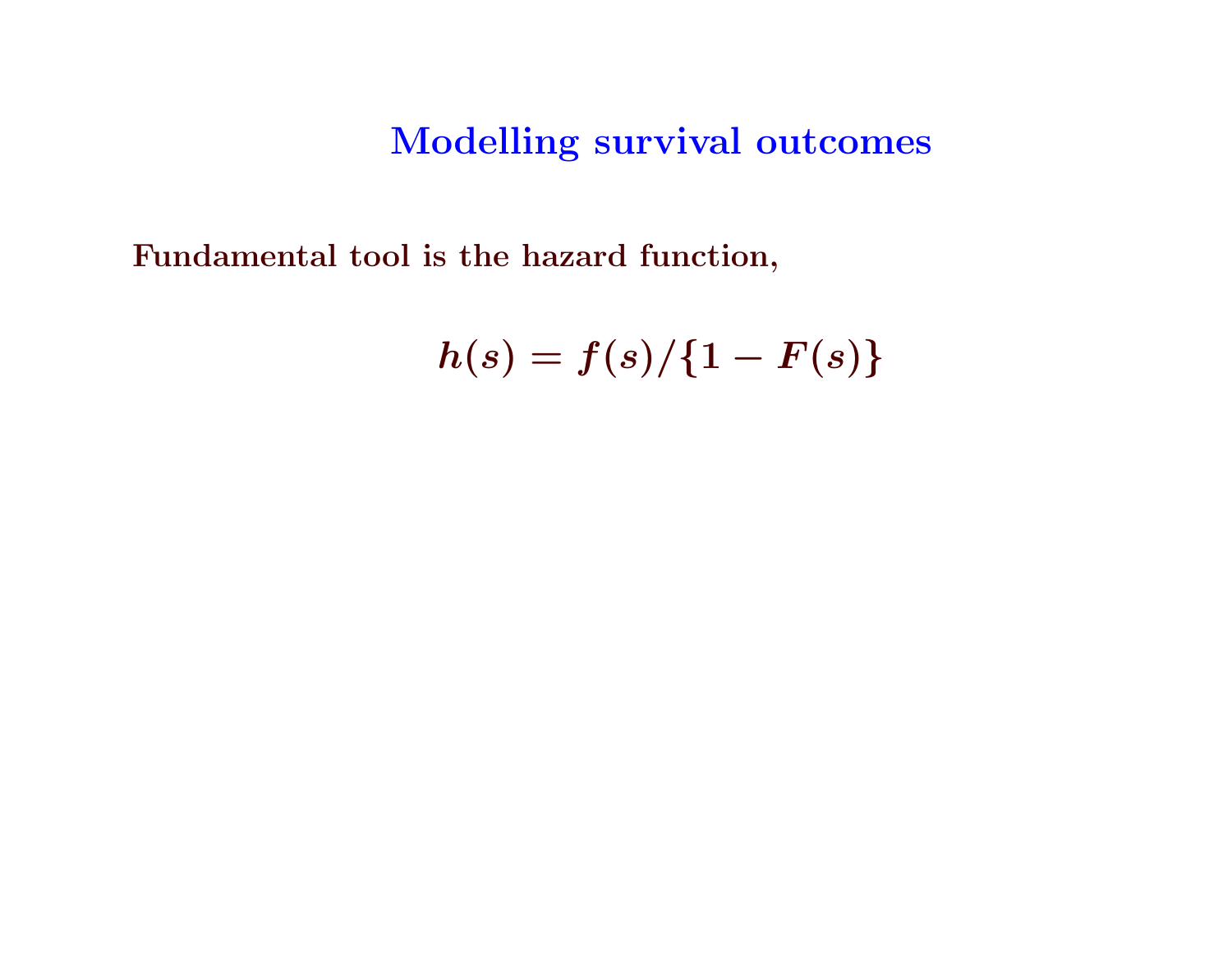# Modelling strategies

• Proportional hazards

 $h_i(s) = h_0(s)\theta_i \quad \theta_i = \exp(\mathbf{x}_i'\boldsymbol{\beta})$ 

- Accelerated life  $F_i(s) = F_0(\theta_i s)$   $\theta_i = \exp(\mathbf{x}'_i \beta)$
- Frailty

 $h_i(s) = h_0(s)\theta_i U_i \quad \theta_i = \exp(\mathbf{x}'_i\beta) \quad U_i \sim G(u)$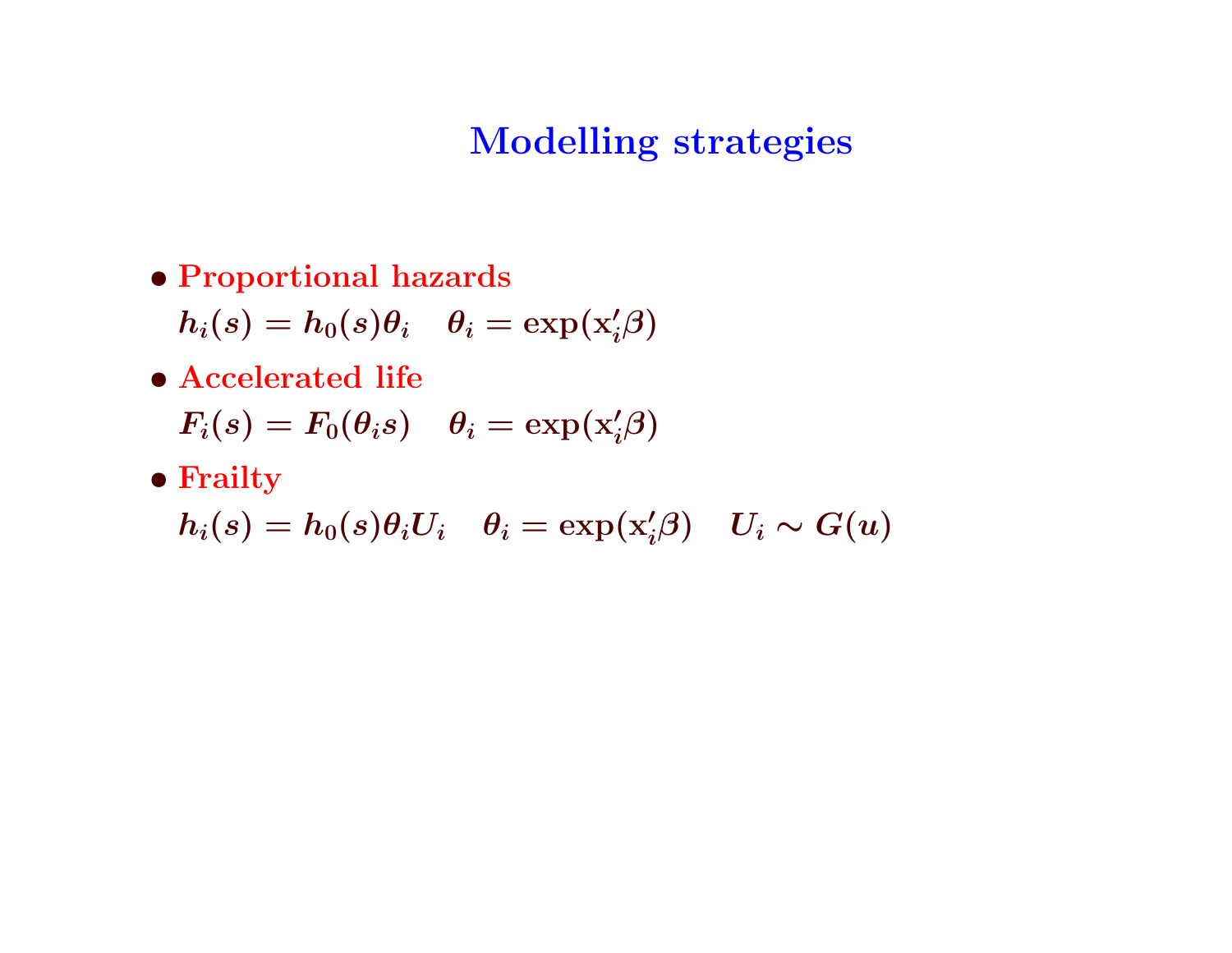### Modelling strategies (continued)

• Parametric

 $S \thicksim f(s; \theta) \quad \theta_i = \exp(\mathrm{x}_i^{\prime} \beta)$ 

 $-S \sim \text{Gamma}(\lambda, \kappa):$  proportional hazards  $(\kappa \; \text{known})$ 

 $-\log S \sim \text{N}(\mu, \sigma^2): \text{ accelerated life}$ 

 $-S \sim \text{Weibull}(\boldsymbol{\lambda}, \boldsymbol{\delta}):$  proportional hazards and accelerated life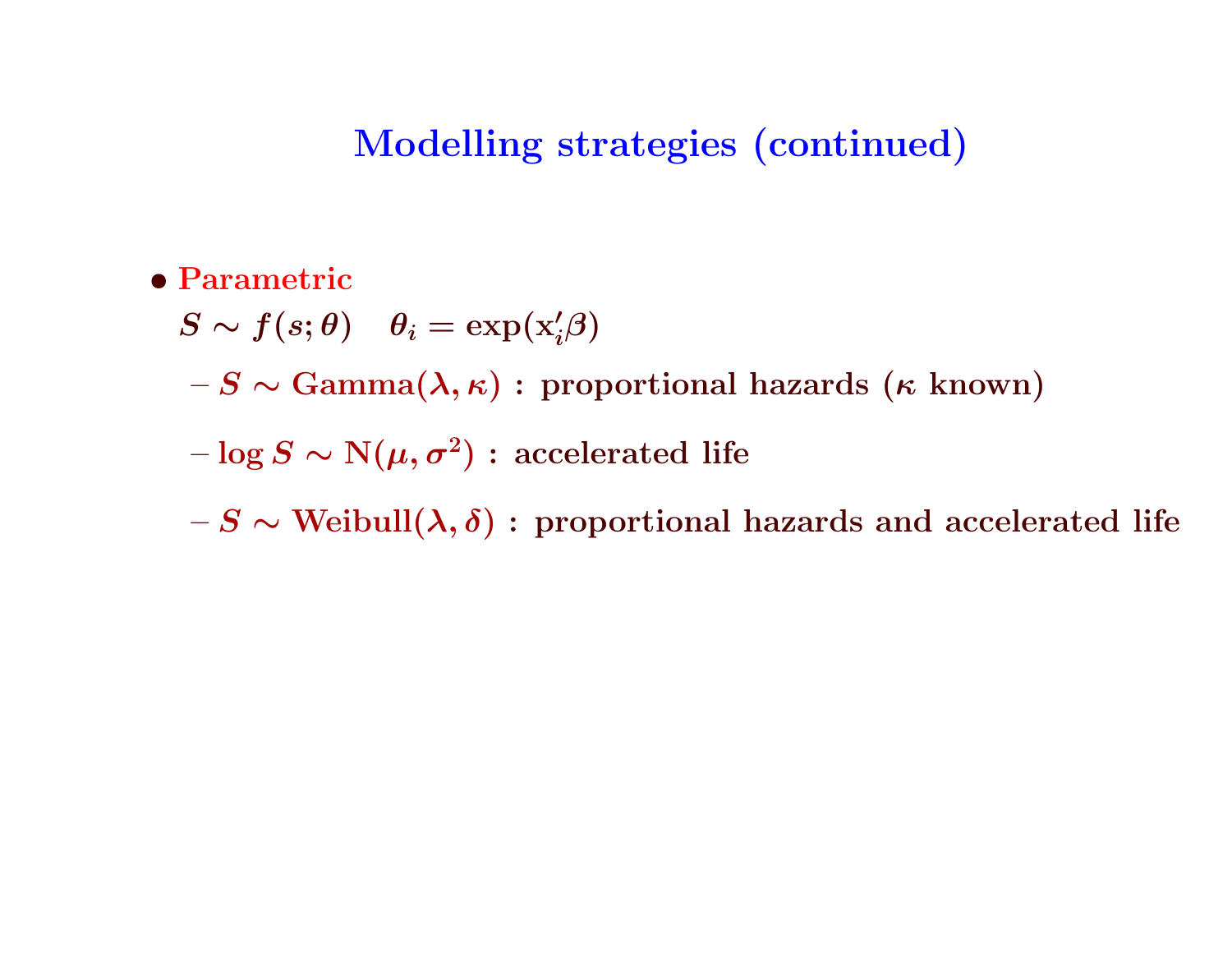# Joint modelling

# Considerations to inform choice of approach

- focus on questions of primary scientific interest
- interpretability of model parameters
- statistical efficiency
- diagnostic checks for assumptions about effects of primary interest
- robustness to departures from assumptions about effects not of primary interest
- ease of implementation
- reduction to standard methods when there is no association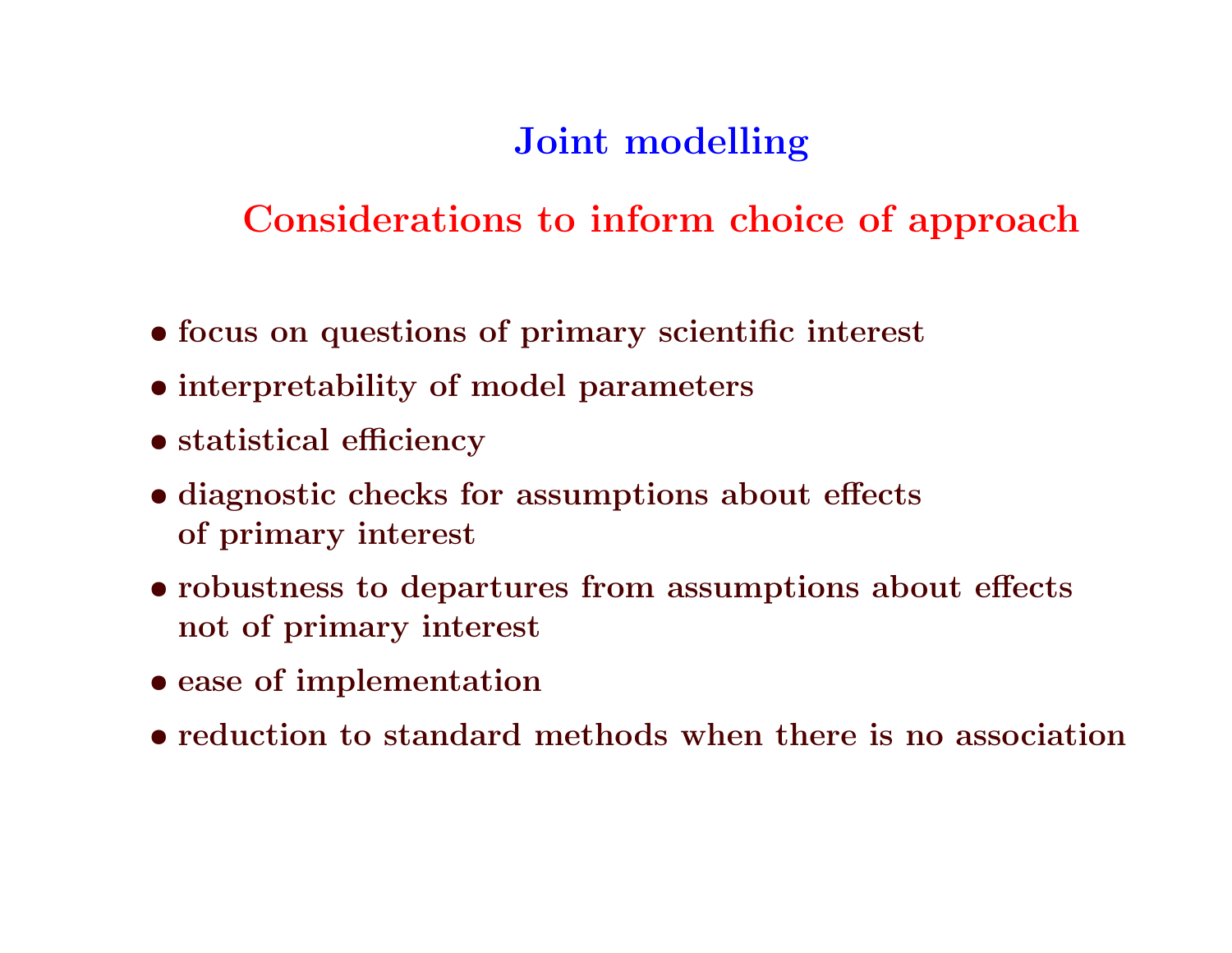Joint modelling Transformation models

 $(\log S, Y) \sim \text{MVN}(\mu, \Sigma)$ 

$$
\bullet~\mu=(\mu_S,\mu_Y)
$$

$$
\bullet~\Sigma = \left[ \begin{smallmatrix} \sigma^2 & \gamma' \\ \gamma & V(\phi) \end{smallmatrix} \right]
$$

 $\bullet$  subjects provide independent replicates of  $(\log S, Y)$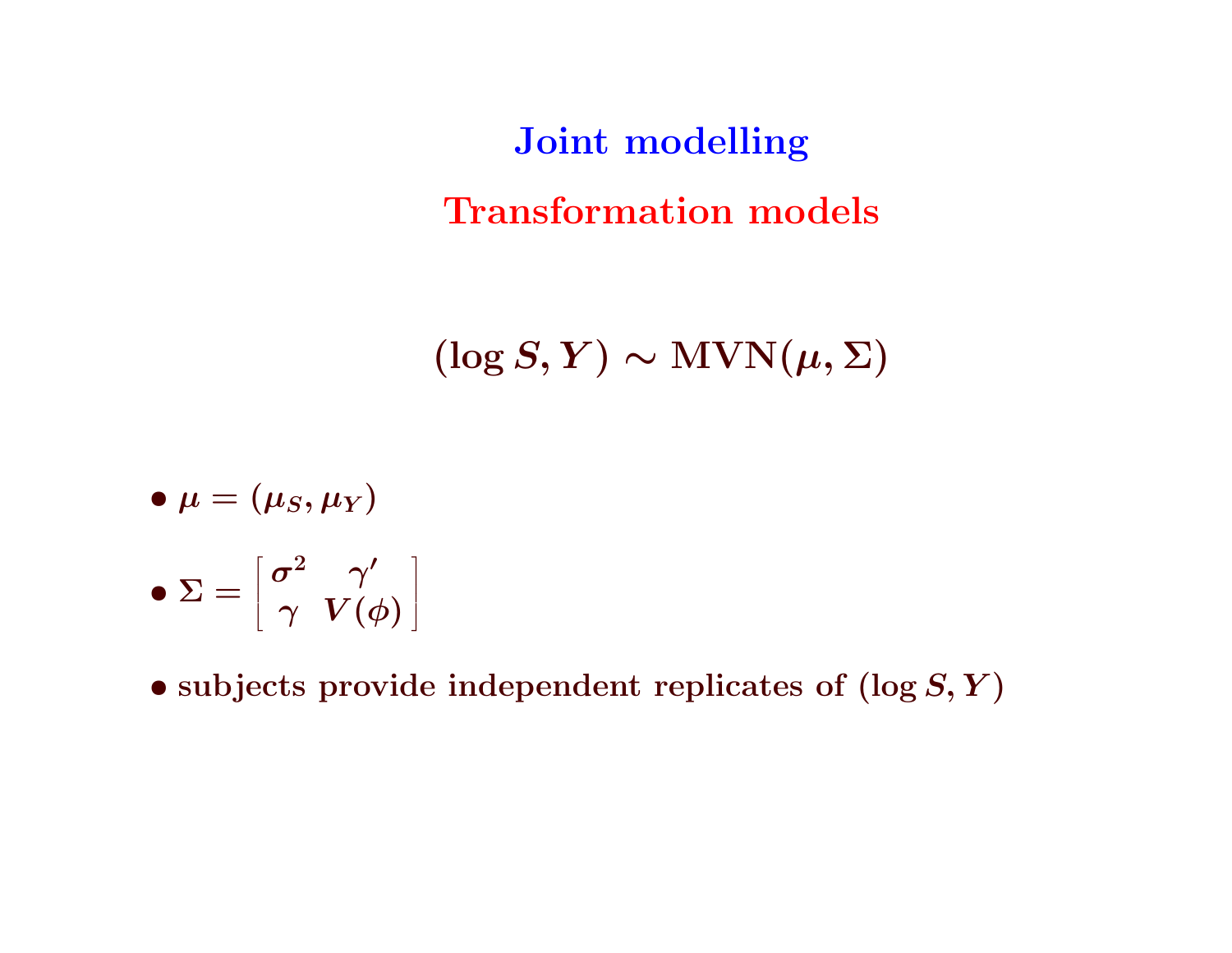### Transformation models: the likelihood function

Standard result:

$$
\bullet\log S|Y\sim\mathrm{N}(\mu_{S|Y},\sigma_{S|Y}^2)
$$

- $\bullet~ \mu_{S|Y} = \mu_S + \gamma' V(\phi)^{-1}(Y-\mu_Y)$
- $\bullet$   $\sigma_{S|Y}^2 = \sigma^2 \gamma' V(\phi)^{-1} \gamma$

### Likelihood contribution from  $i\mathrm{th}$  subject:

- $\bullet$  uncensored  $S_i$ :
	- $[Y_i] \times [\log S_i | Y_i]$  (multivariate Gaussian pdf)
- $\bullet$  censored  $S_i$ :

 $[Y_i] \times \{1 - \Phi((\log S_i - \mu_{S|Y_i})/\sigma_{S|Y})\}$  (pdf times tail probability)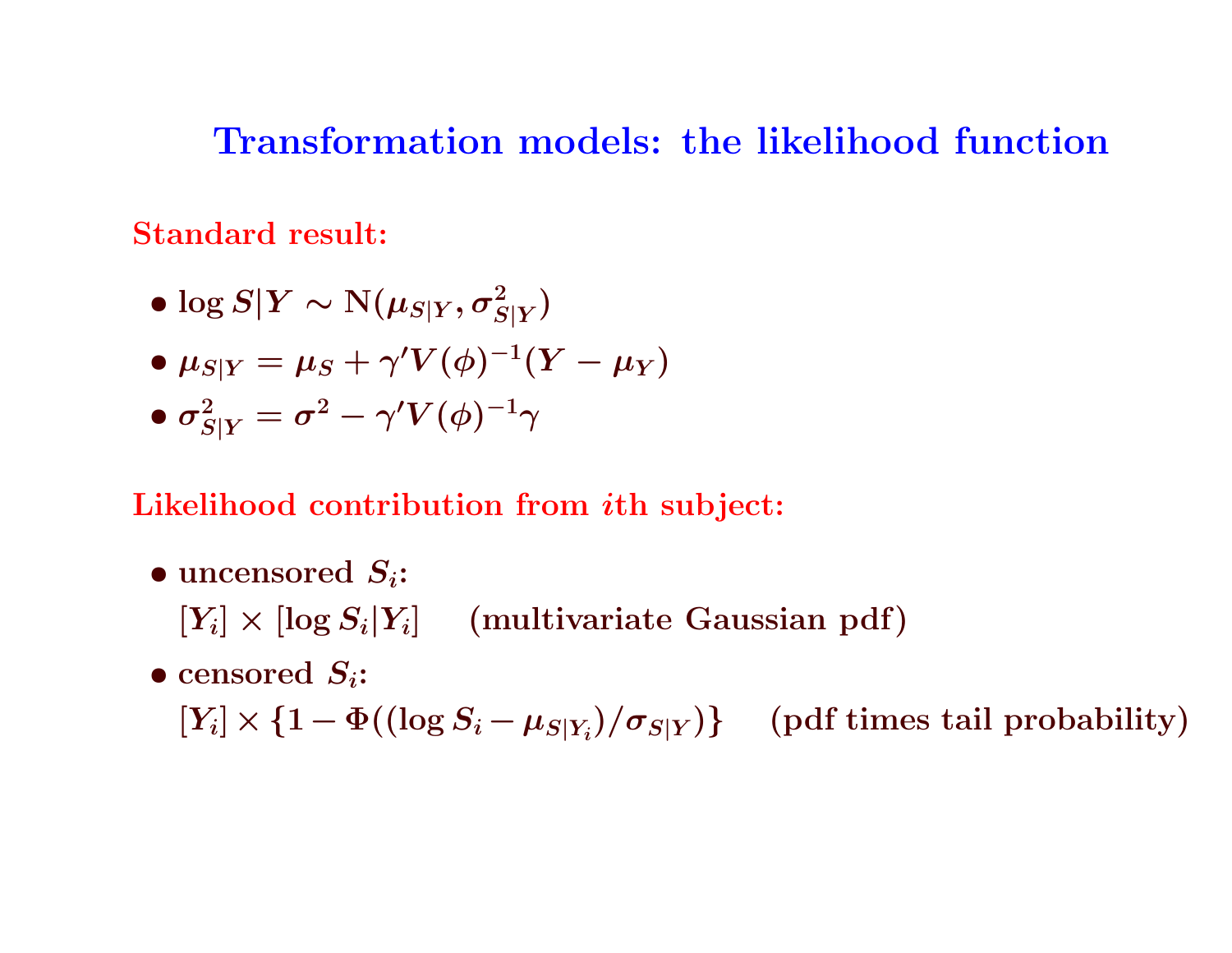### Joint modelling

### Random effects models

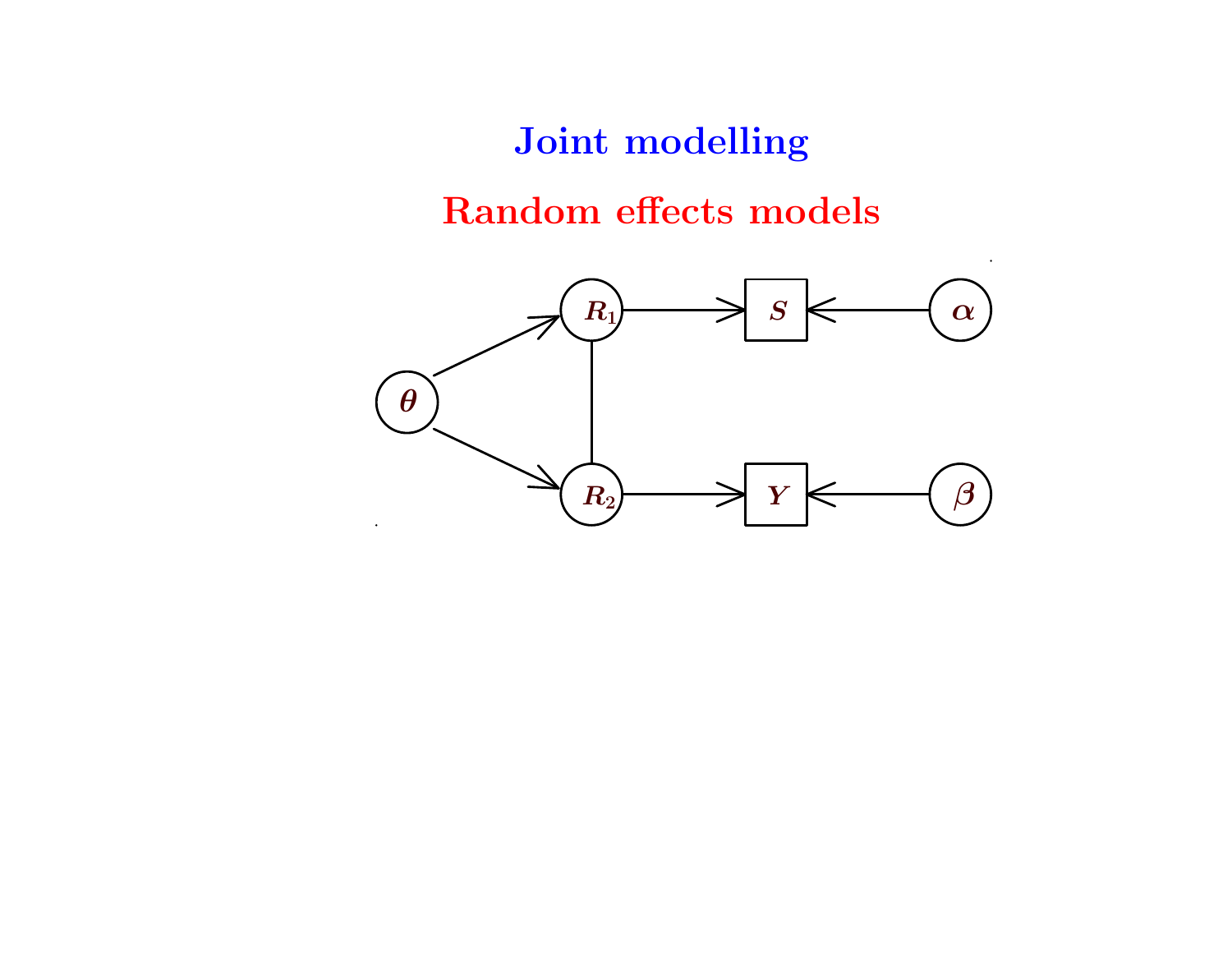### Formulation of random effects models

Latent stochastic process

Bivariate Gaussian process  $R(t)=\{R_1(t),R_2(t)\}$ 

- $\bullet$   $R_k(t) = D_k(t) U_k + W_k(t)$
- $\bullet\; \{W_1(t),W_2(t)\} \colon \text{bivariate stationary Gaussian process}$
- $\bullet$   $(U_1,U_2)$ : multivariate Gaussian random effects

Bivariate process  $\boldsymbol{R}(t)$  is realised independently between subjects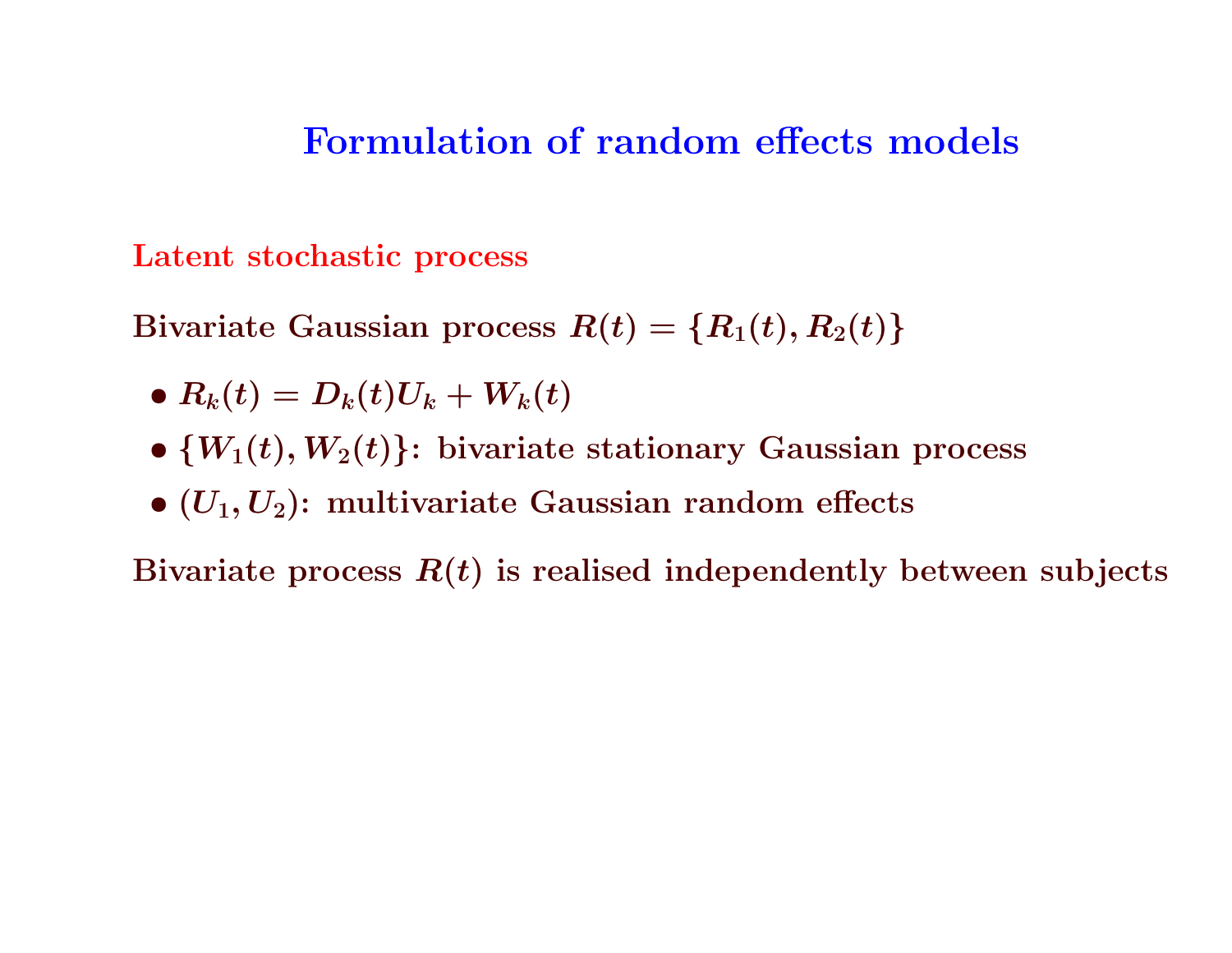#### Measurement sub-model

$$
Y_{ij}=\mu_i(t_{ij})+R_{1i}(t_{ij})+Z_{ij}
$$

$$
\bullet~Z_{ij}\sim \mathrm{N}(0,\tau^2)
$$

 $\bullet~ \mu_i(t_{ij}) = X_{1i}(t_{ij}) \beta_1$ 

#### Hazard sub-model

$$
h_i(t)=h_0(t)\mathcal{F}\{X_2(t)\beta_2+R_{2i}(t)\}
$$

- $\bullet$   $h_0(t) =$  non-parametric baseline hazard
- $\bullet$   $\eta_2(t) = X_{2i}(t) + R_{2i}(t) =$  linear predictor for hazard
- typical choice  $\mathcal{F}(\cdot) = \exp(\cdot)$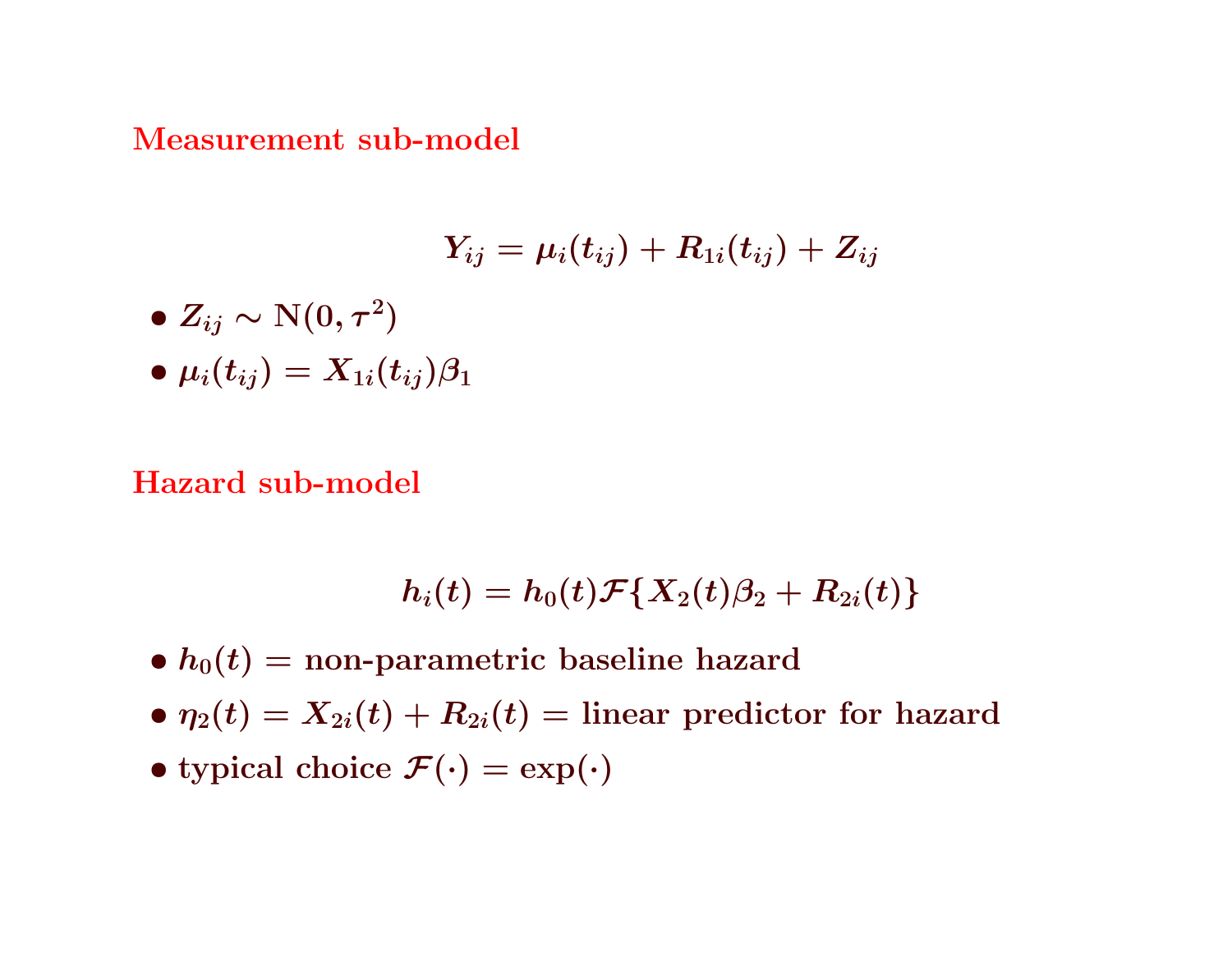### Random effects models: the likelihood function

- $\bullet$  conditional independence:  $S \perp Y \vert R$
- $\bullet$  standard Gaussian marginal:  $[Y]], L_1(\theta;Y)$
- $\bullet$  Gaussian conditional:  $[R|Y]$
- $\bullet$  standard conditional:  $[S|R], \, L_2(\theta;S|R)$
- selection factorisation

$$
\begin{aligned} [Y,S]&=\mathbf{1}[Y,S,R]dR \\ &=\mathbf{1}[Y][R|Y][S|R,Y]dR \\ &=\left[ Y\right] / [R|Y][S|R]dR \end{aligned}
$$

 $L(\theta;Y,S) = L_1(\theta;Y) \times \mathrm{E}_{R|Y}[L_2(\theta;S|R)]$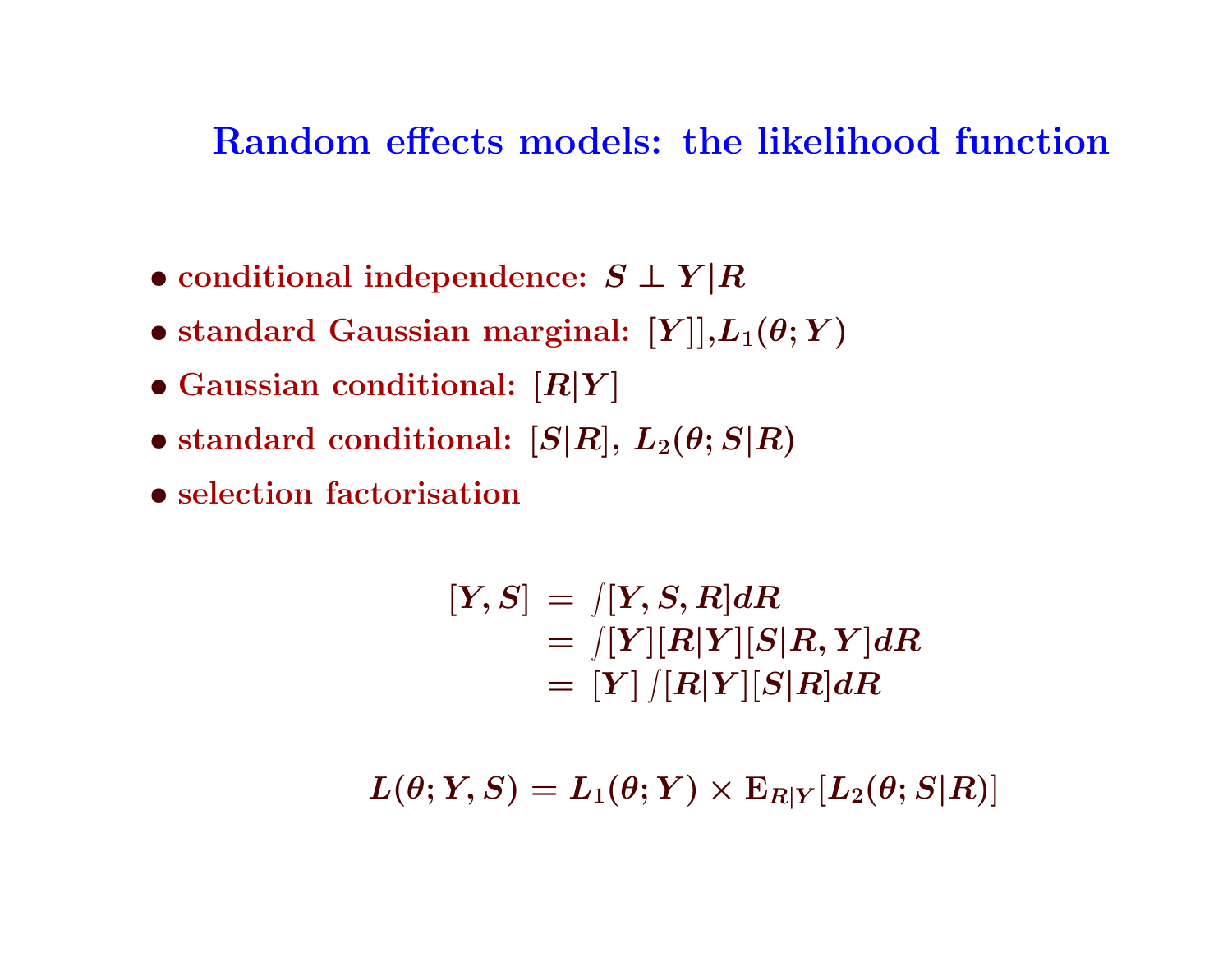### Evaluating the likelihood function

 $L(\theta;Y,S) = L_1(\theta;Y) \times \mathrm{E}_{R|Y}[L_2(\theta;S|R)]$ 

- $\bullet$   $R$  is infinite-dimensional, but
- non-parametric specification of  $h_0(\cdot)$  implies we only need  $R$  at event-times
- Monte Carlo evaluation of expectation term
- explicit EM evaluation possible in useful special cases (eg Wulfsohn and Tsiatis, 1997)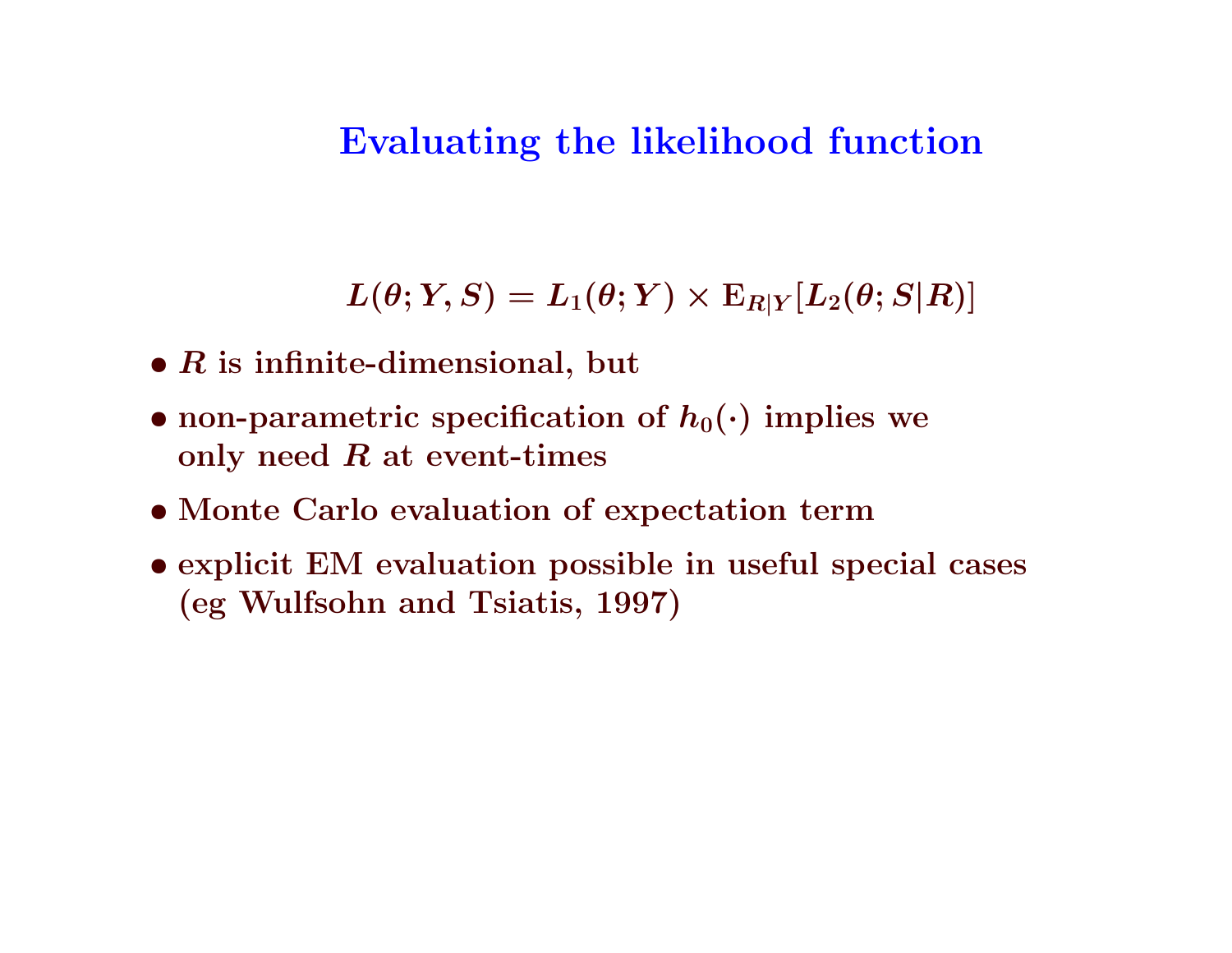# Examples

- AIDS data (transformation model)
- Schizophrenia data (random effects model)
- Heart surgery data (random effects model?)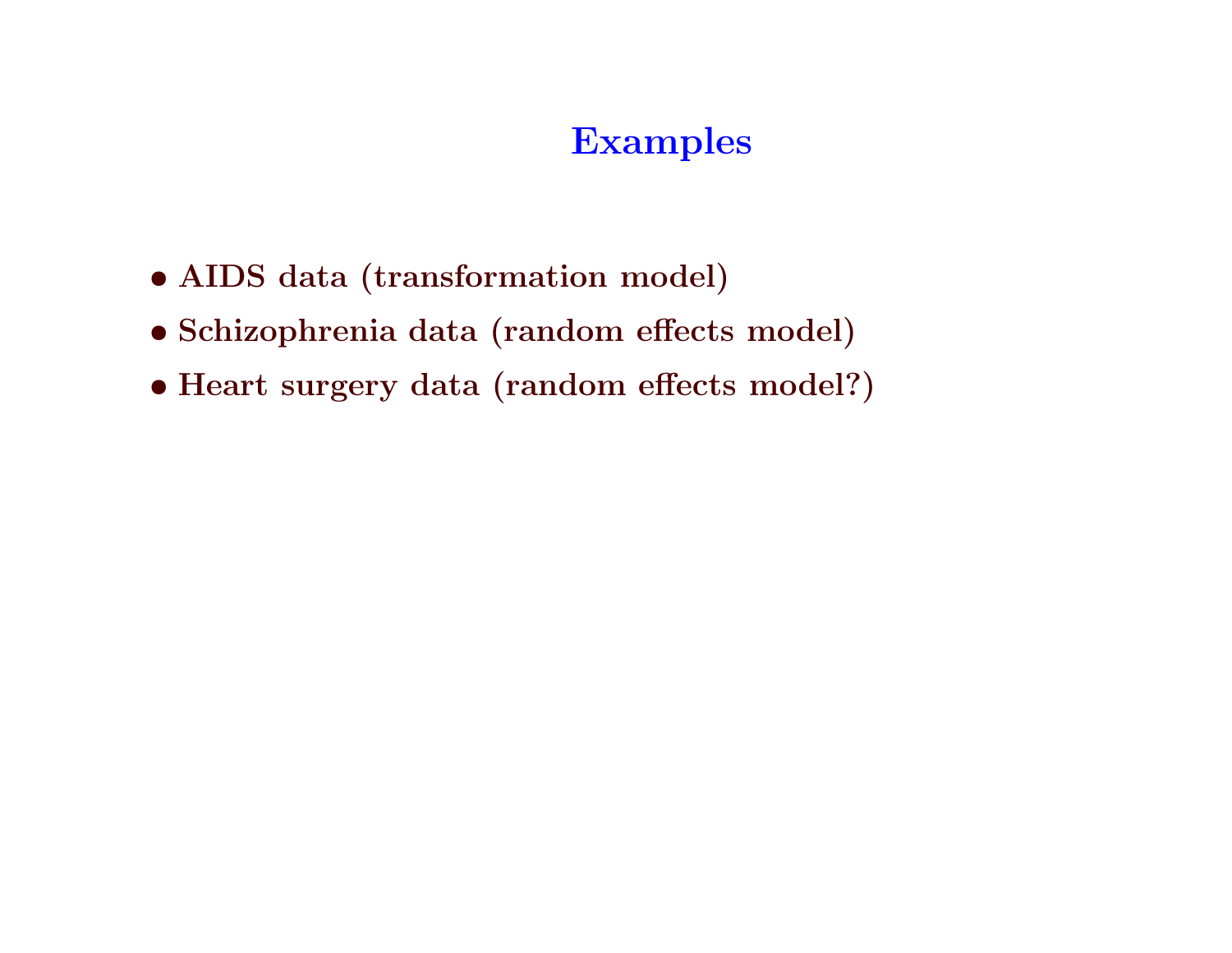# AIDS data Mean square-root CD4 **replace**<br>Mean square-roo



Fitted lines are quadratics with common intercept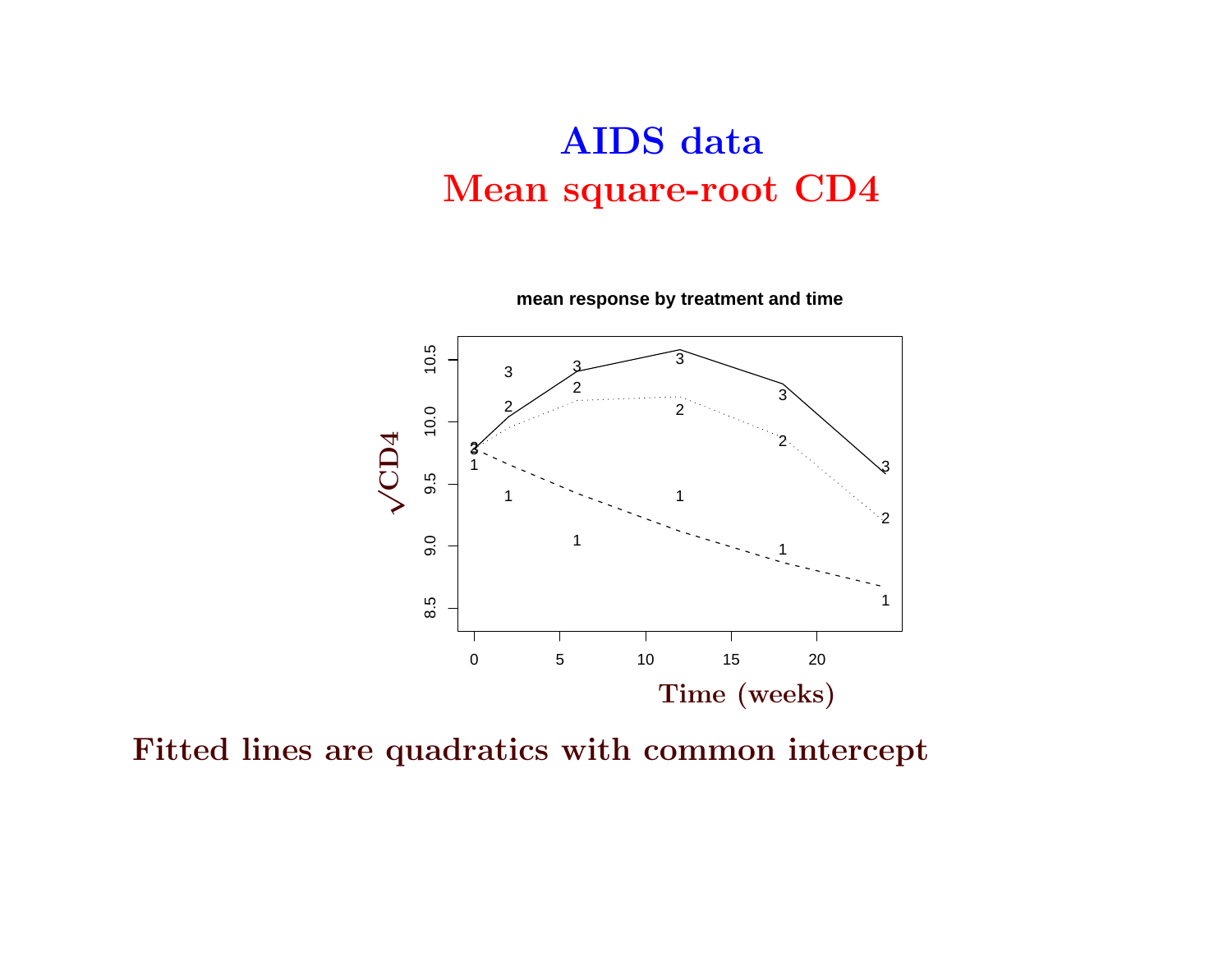### Covariance structure

• Variance matrix of OLS residuals from saturated treatments-by-times model

17.94 18.26 18.53 18.80 18.47 18.01 18.26 22.86 21.02 21.32 20.94 20.57 18.53 21.02 23.95 22.47 22.02 21.76 18.80 21.32 22.47 25.01 22.60 22.54 18.47 20.94 22.02 22.60 24.67 22.20 18.01 20.57 21.76 22.54 22.20 24.64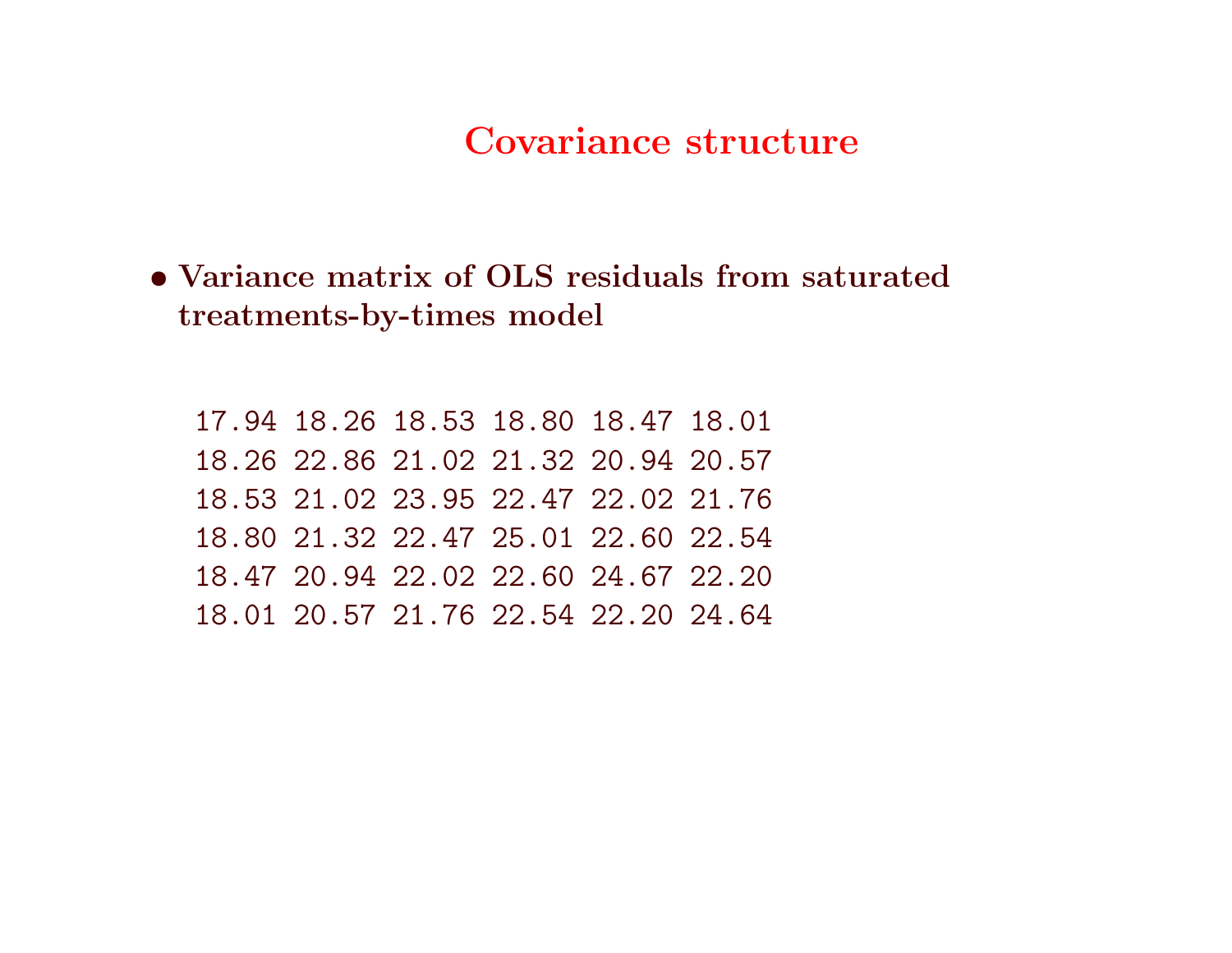# • Variogram tells similar story: dominant source of variation is between subjects milar story: dominant so<br>ts



 $R(t)$  = residual at time t  $V(u)=\frac{1}{2}\text{Var}\{R(t)-R(t-u)\}$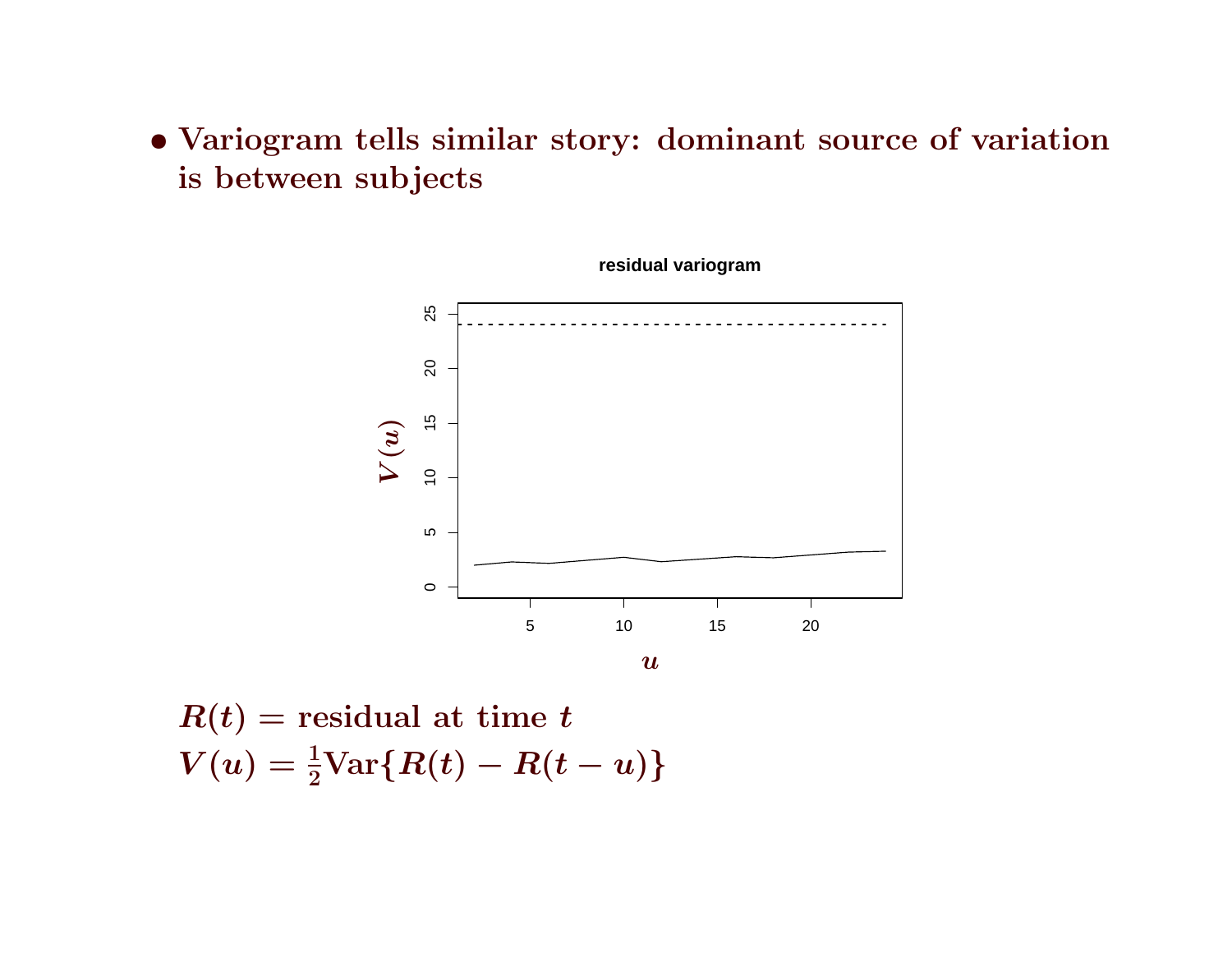### AIDS data

# Baseline CD4 and time to progression/death AIDS data<br>CD4 and time to pr

**Fitted S(t) at quartiles of baseline CD4**

 $\overline{1}$ .0 0.0 0.2 0.4 0.6 0.8 1.0  $0.\overline{8}$  $0.\overline{6}$ ) $\vec{\phantom{0}}$  $\widetilde{\mathbf{S}}$  $0.4$  $0.2$  $0.0$ 0 100 200 300 400 500 600 700  $t\,\, \mathrm{(days)}$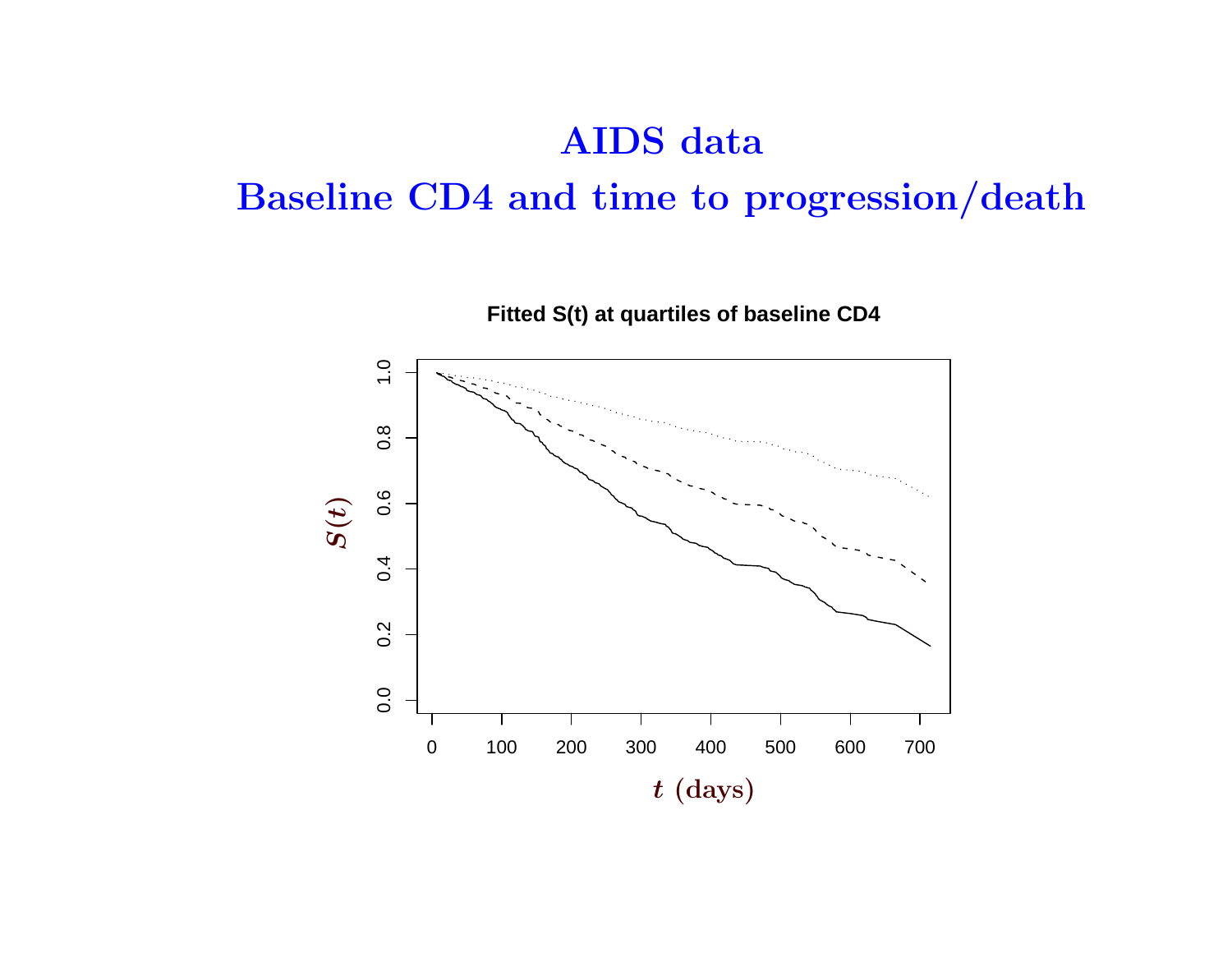# Model formulation

- exchangeable covariance structure for Y
- $\bullet$  non-parametric specification of  $\text{Cov}(\log S, Y)$
- mean  $\sqrt{\text{CD4}}$  quadratic in time within each treatment group
- linear covariate adjustments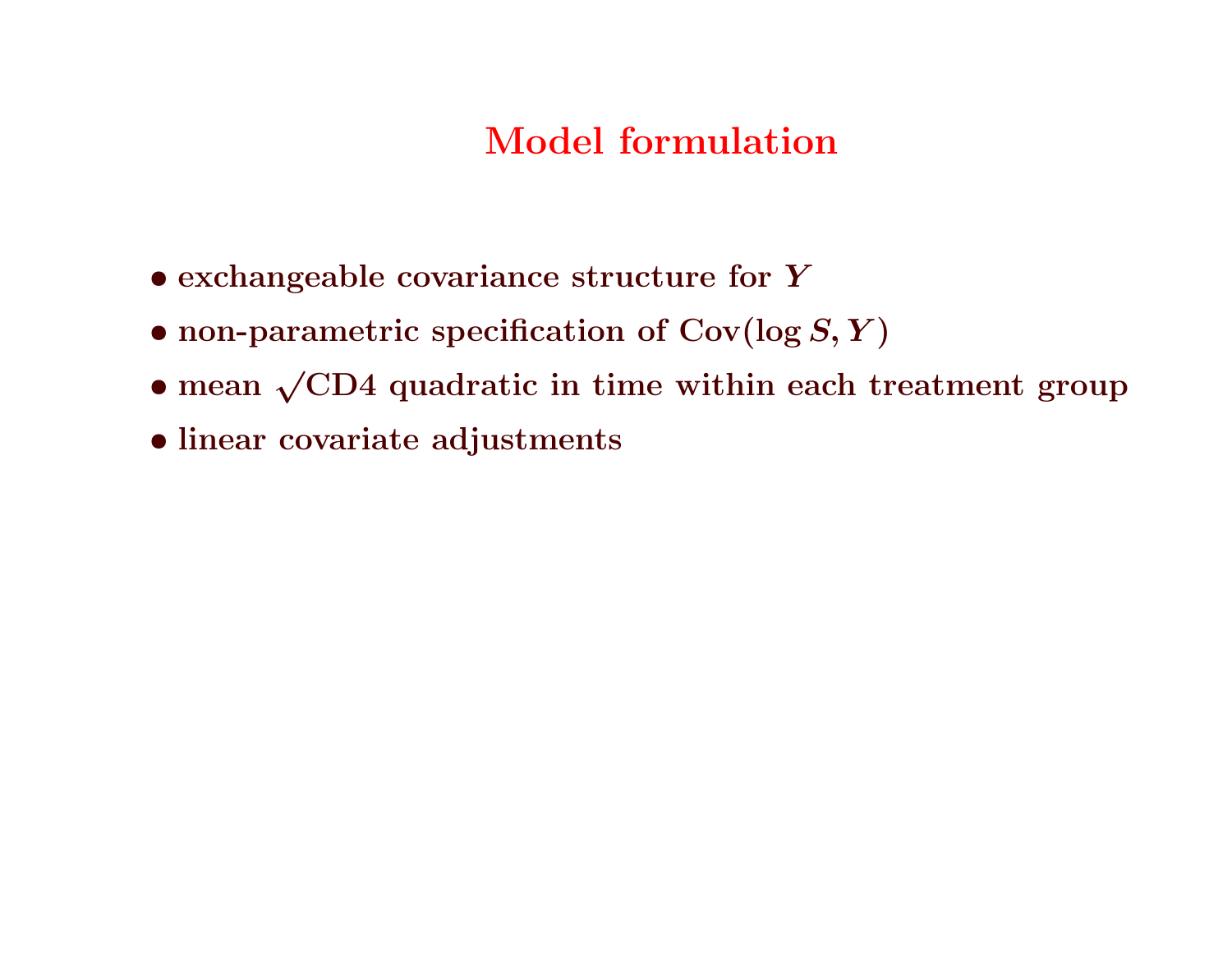### Maximum likelihood estimation

#### • Treatment contrasts:

 $\theta_{2-1}, \theta_{3-1}$ : contrasts in mean log S

 $\theta^*_{2-1}, \theta^*_{3-1}:\, \text{contrasts in mean}\; Y \; \text{at}\; 24 \; \text{weeks}$ 

|       |                                    |       |       | Scale parameter estimate std. error correlation |
|-------|------------------------------------|-------|-------|-------------------------------------------------|
| log S | $\theta_{2-1}$                     | 0.351 | 0.129 |                                                 |
|       | $\theta_{3-1}$                     | 0.222 | 0.126 | 0.486                                           |
|       |                                    |       |       |                                                 |
|       | $\theta^*_{2-1}$                   | 0.981 | 0.439 |                                                 |
|       | $\boldsymbol{\theta}_\mathrm{o}^*$ | 1.003 | 0.362 | 0.423                                           |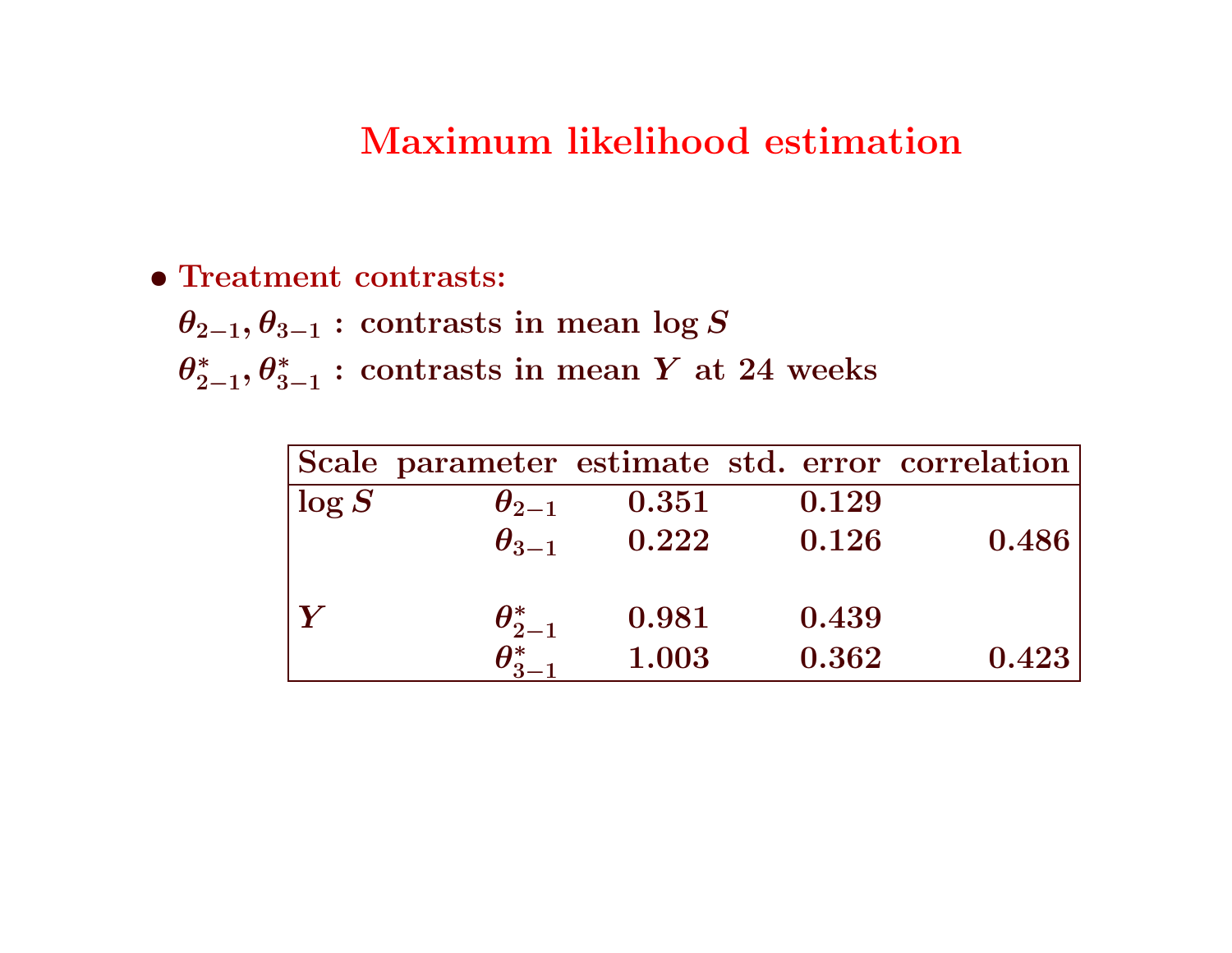• Covariance structure

 $\text{Var}(Y) = \tau^2 I + \nu^2 J$  $\text{Var}(\log S) = \sigma^2$  $Corr(\log S, Y_j) = \rho_j$ 

| Parameter estimate std. |        | error |
|-------------------------|--------|-------|
| $\tau^{\tilde{2}}$      | 2.432  | 0.057 |
| $\nu^2$                 | 16.723 | 0.808 |
| $\boldsymbol{\sigma}^2$ | 1.653  | 0.145 |
| $\boldsymbol{\rho}_1$   | 0.428  | 0.038 |
| $\boldsymbol{\rho_2}$   | 0.468  | 0.035 |
| $\boldsymbol{\rho_3}$   | 0.467  | 0.035 |
| $\boldsymbol{\rho_4}$   | 0.457  | 0.036 |
| $\boldsymbol{\rho_5}$   | 0.520  | 0.035 |
| $\boldsymbol{\rho_6}$   | 0.509  | 0.038 |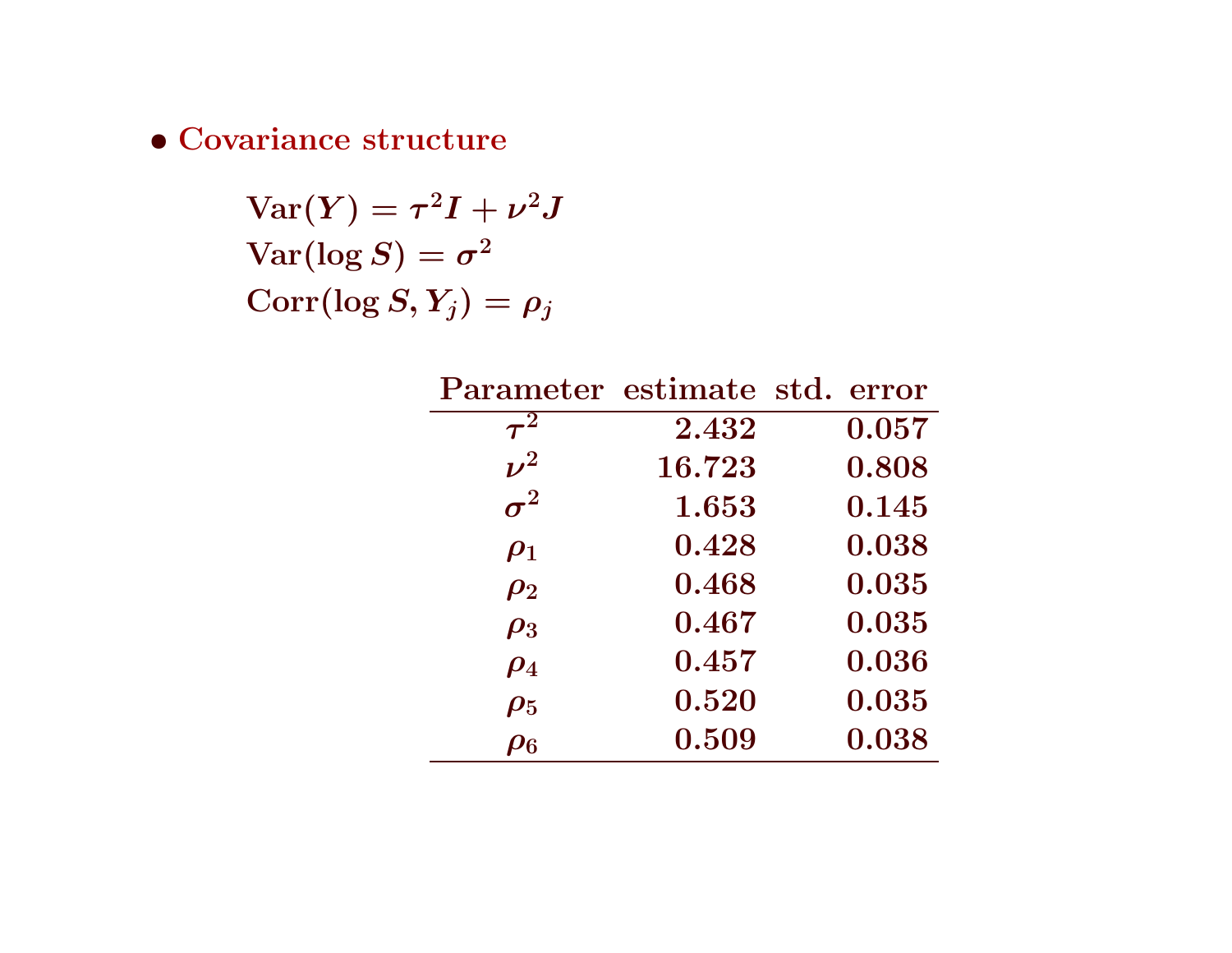### Goodness-of-fit

- Focus on conditional distribution of  $\log S$  given Y  $\frac{1}{\sqrt{2}}$
- Gaussian P-P and Q-Q plots with multiple imputation of censored  $\log S$ of censored  $\log S$  $\frac{1}{2}$ <br>istribution of log  $S$ <br>by plots with multiple

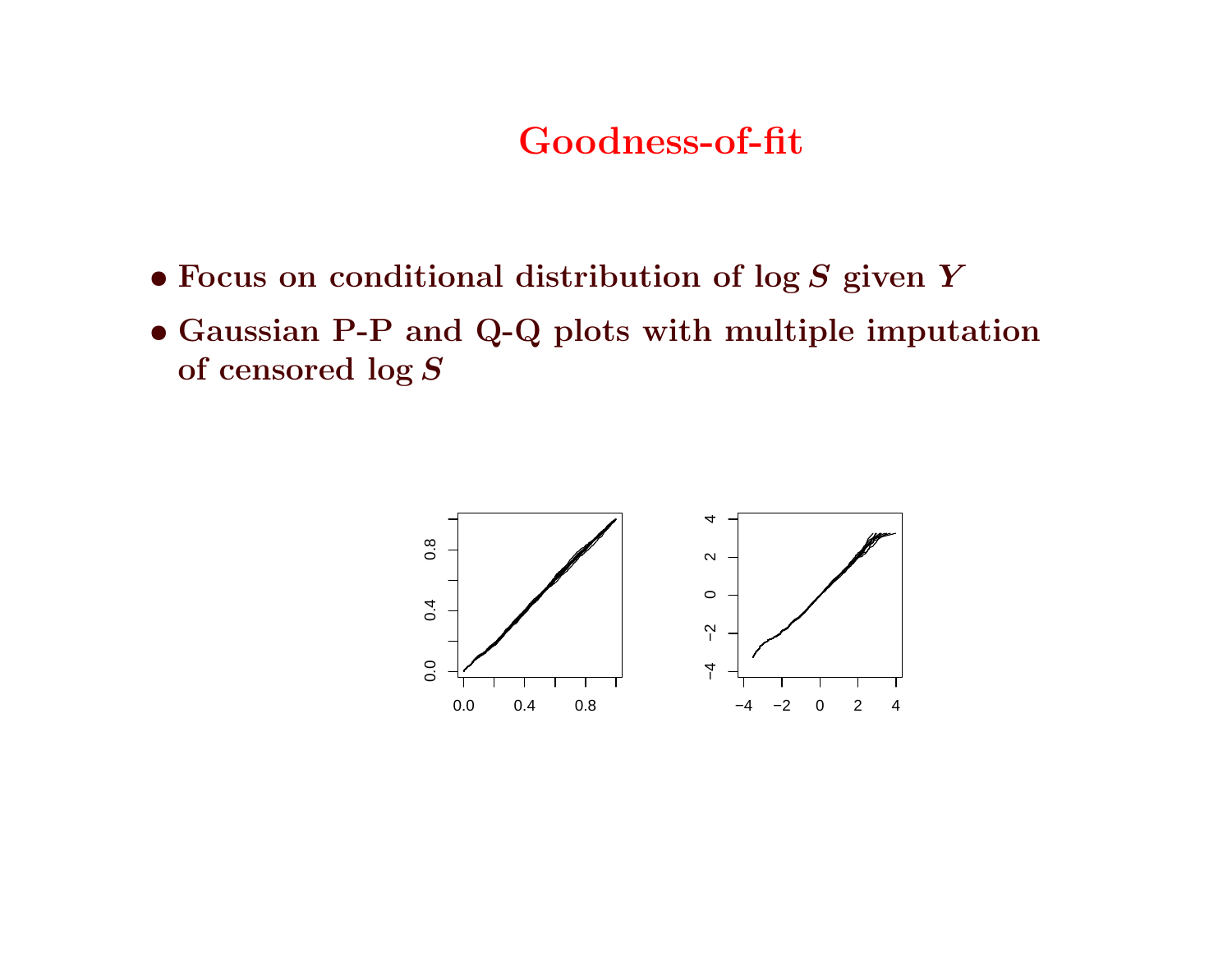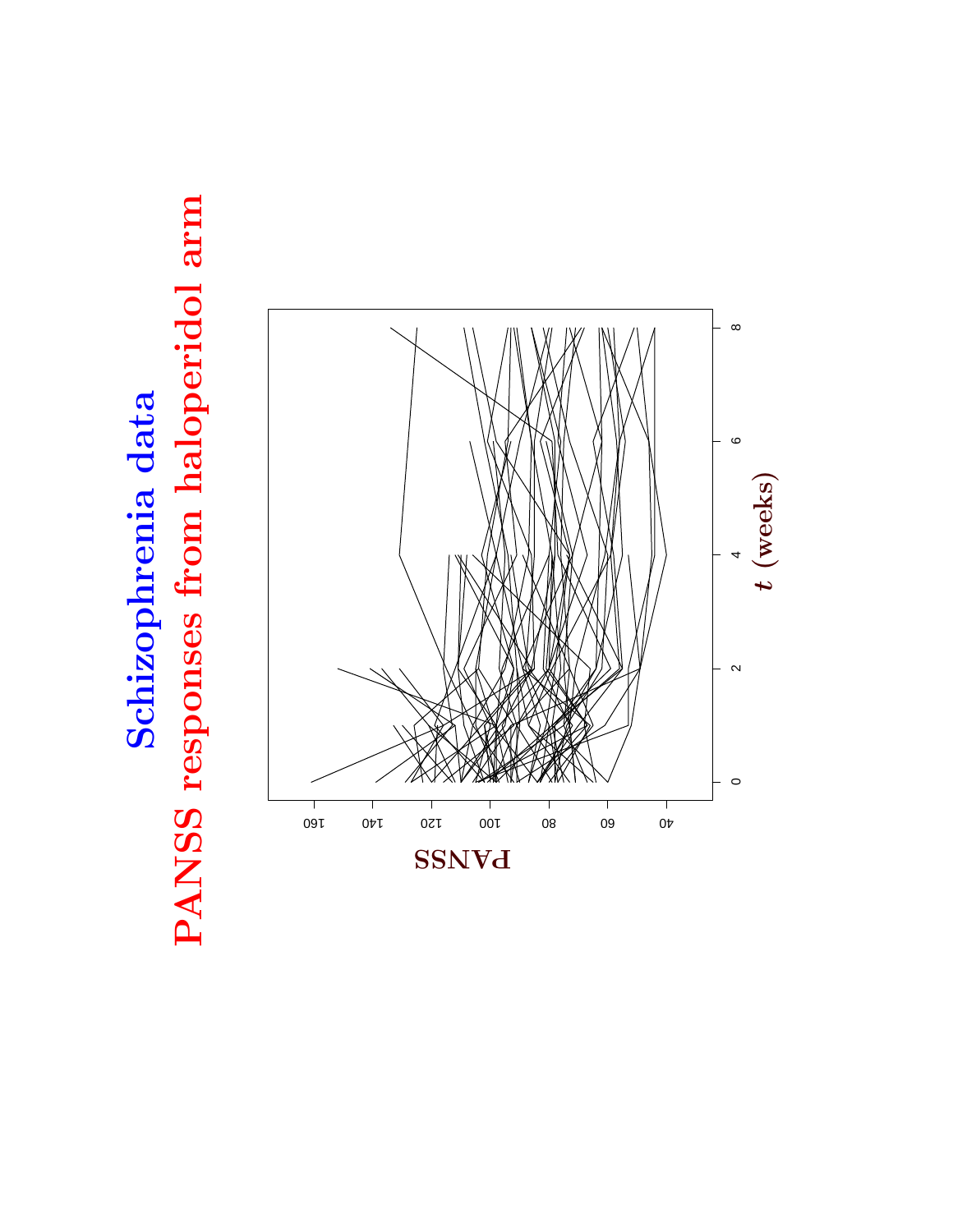# Schizophrenia data Mean response

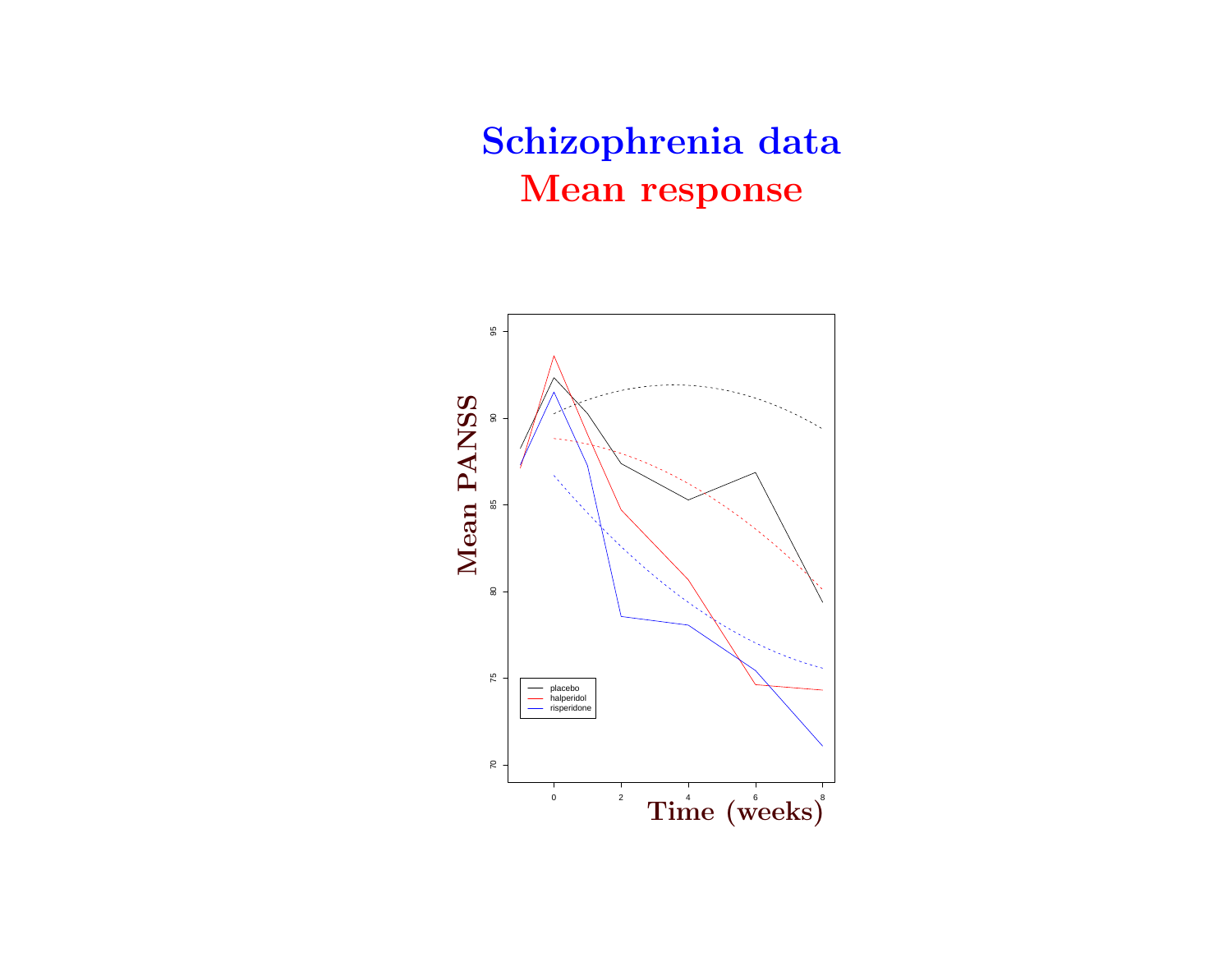### Empirical and fitted variograms



 $\theta$  $\overline{\text{mdom}}$  inter Apparently fits well, but hard to distinguish empirically from random intercept and slope model.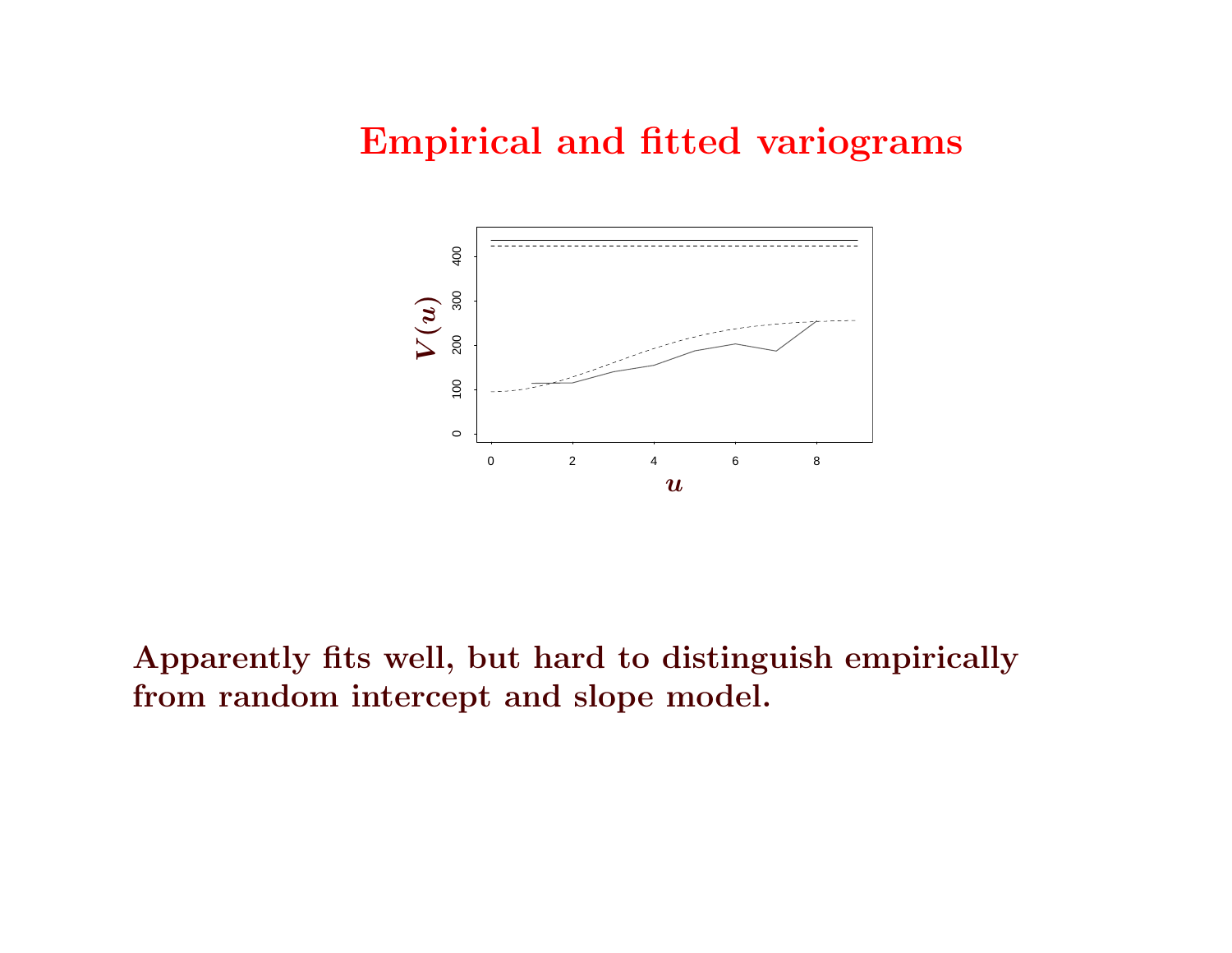# Mean response by dropout cohort α β



mean response by dropout cohort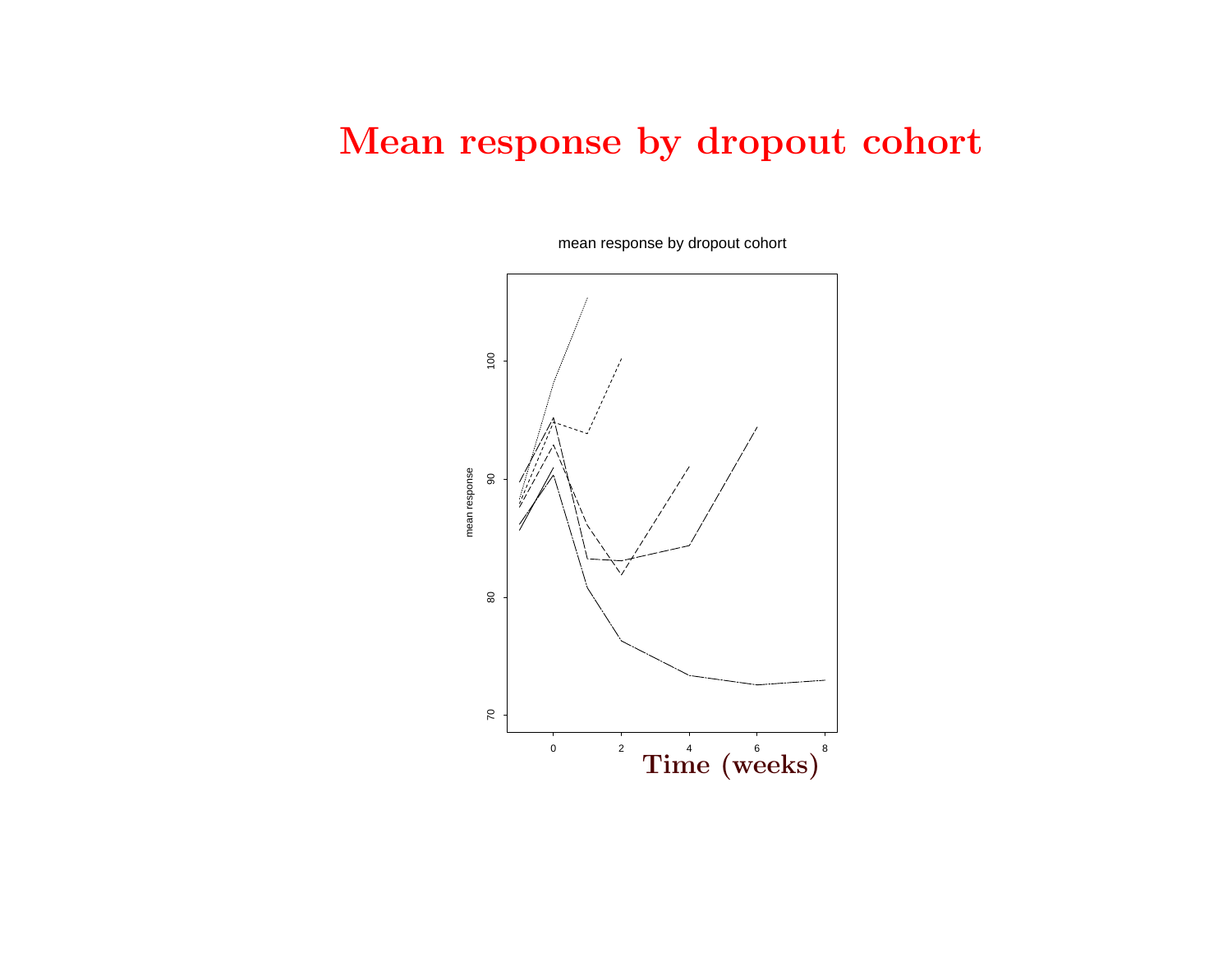### Model formulation

Measurement sub-model

For subject in treatment group  $k,$ 

$$
\mu_i(t)=\beta_{0k}+\beta_{1k}t+\beta_{2k}t^2
$$

$$
Y_{ij}=\mu_i(t_{ij})+R_{1i}(t_{ij})+Z_{ij}
$$

Hazard sub-model

For subject in treatment group  $k,$ 

 $h_i(t) = h_0(t) \exp{\{\alpha_k + R_{2i}(t)\}}$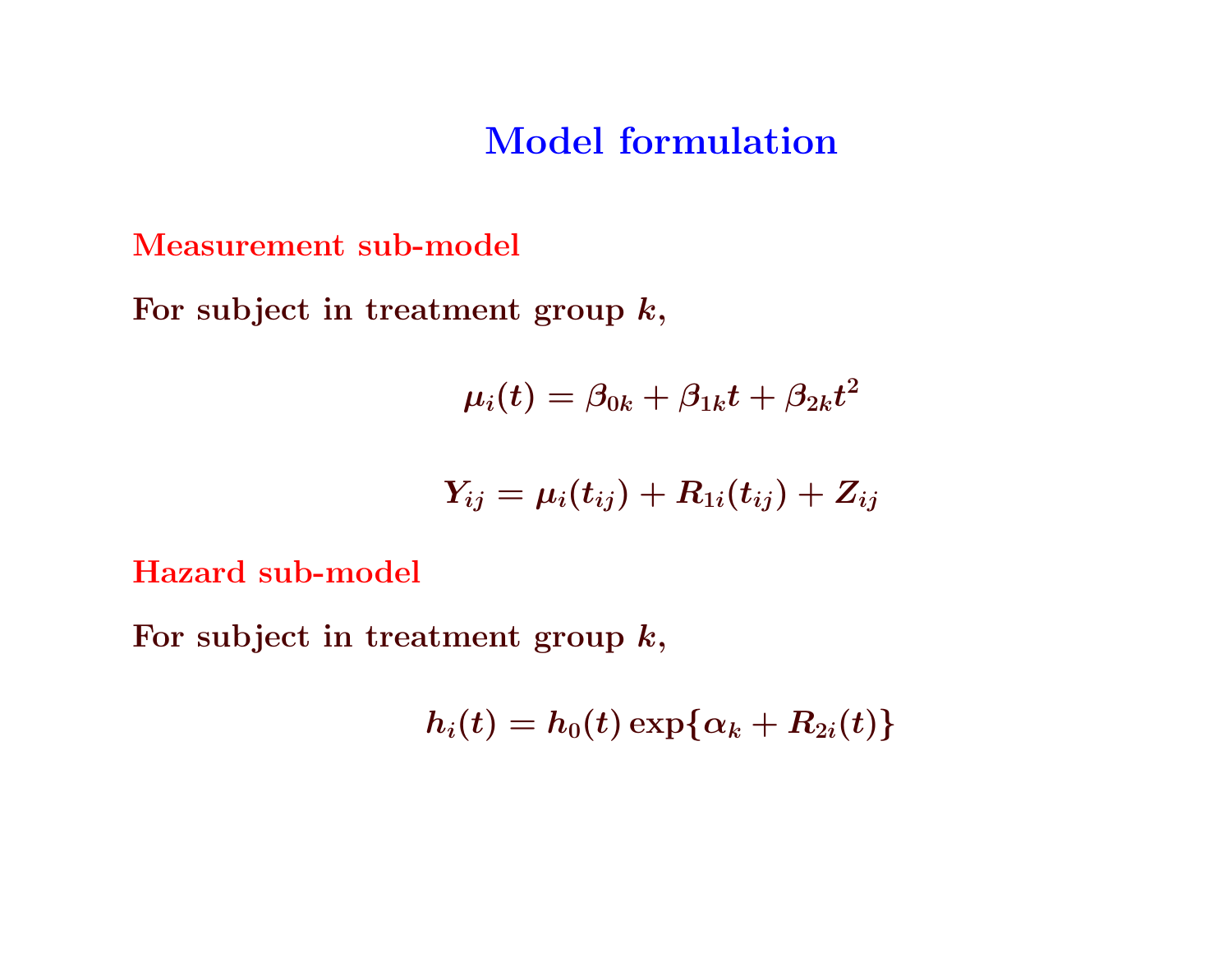Latent process

Two choices for measurement process component

$$
R_1(t) \, = \, U_1 + W_1(t) \\[4mm] R_1(t) \, = \, U_1 + U_2 t
$$

And for hazard process component

$$
\begin{array}{l} R_2(t)\,=\,\gamma_1R_1(t)\\ \\ R_2(t)\,=\,\gamma_1(U_1+U_2t)+\gamma_2U_2 \end{array}
$$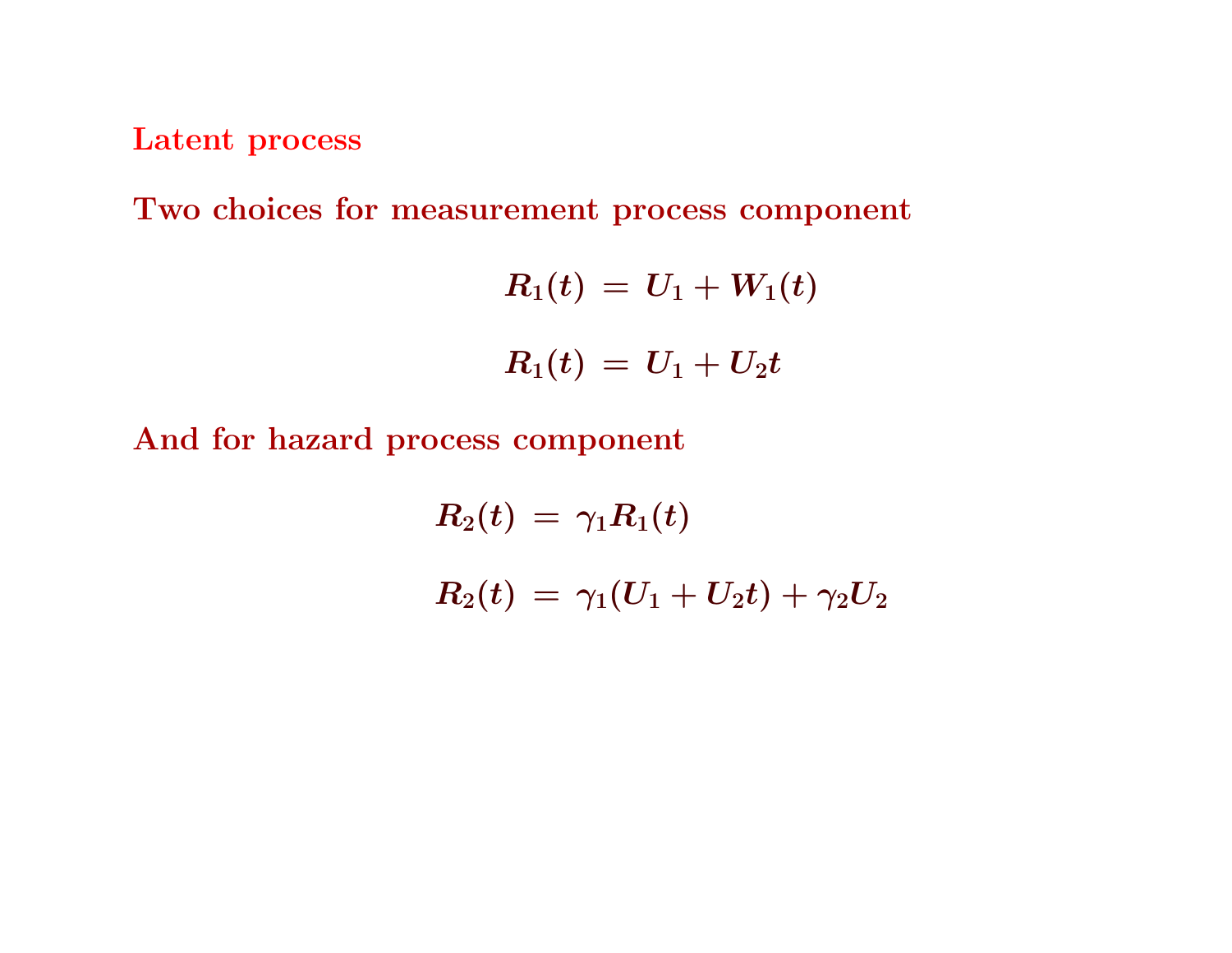# Heart surgery data Mean log-LVMI response profiles

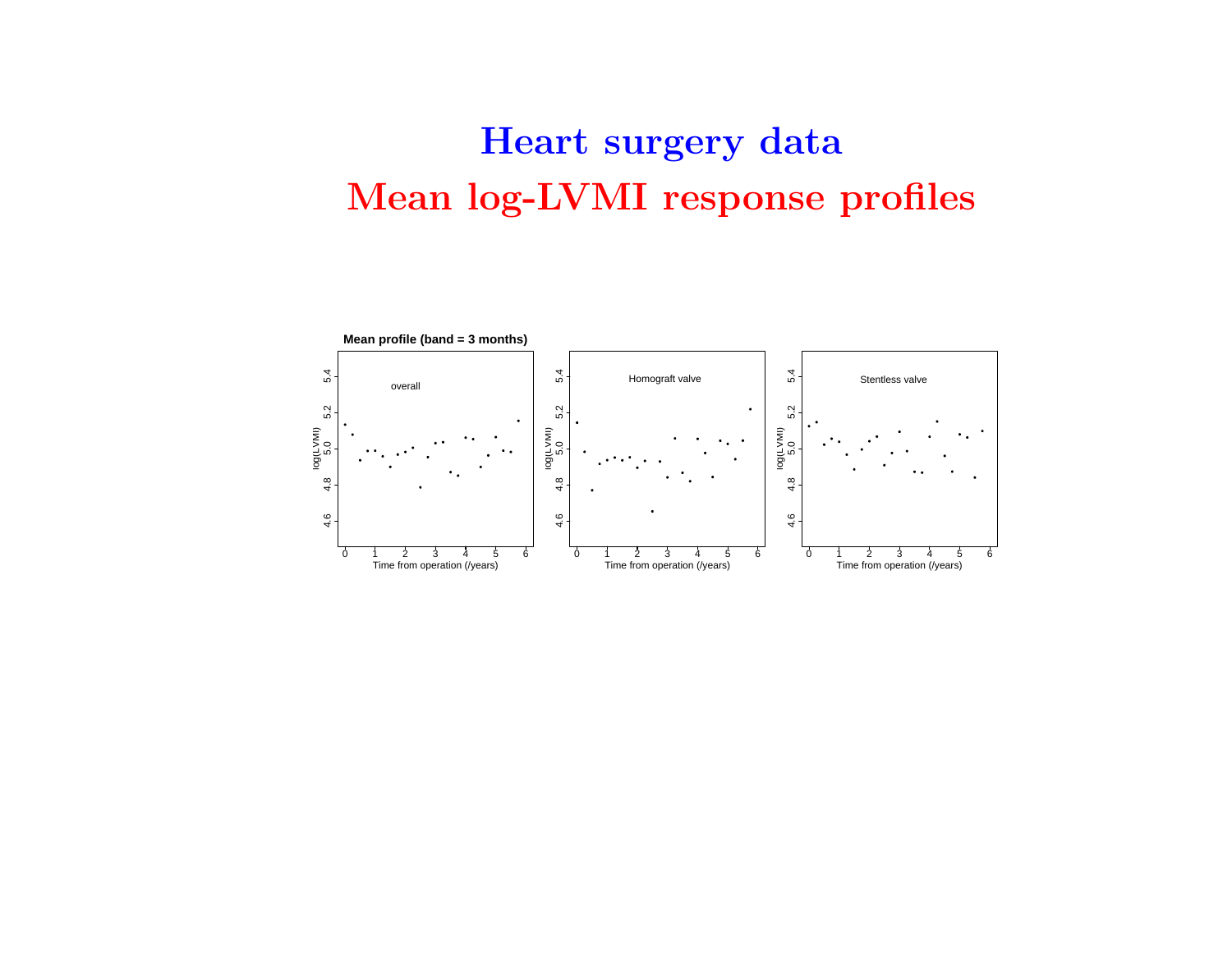# Heart surgery data Survival curves adjusted for baseline covariates



**Cox Proportional model, for baseline covariates**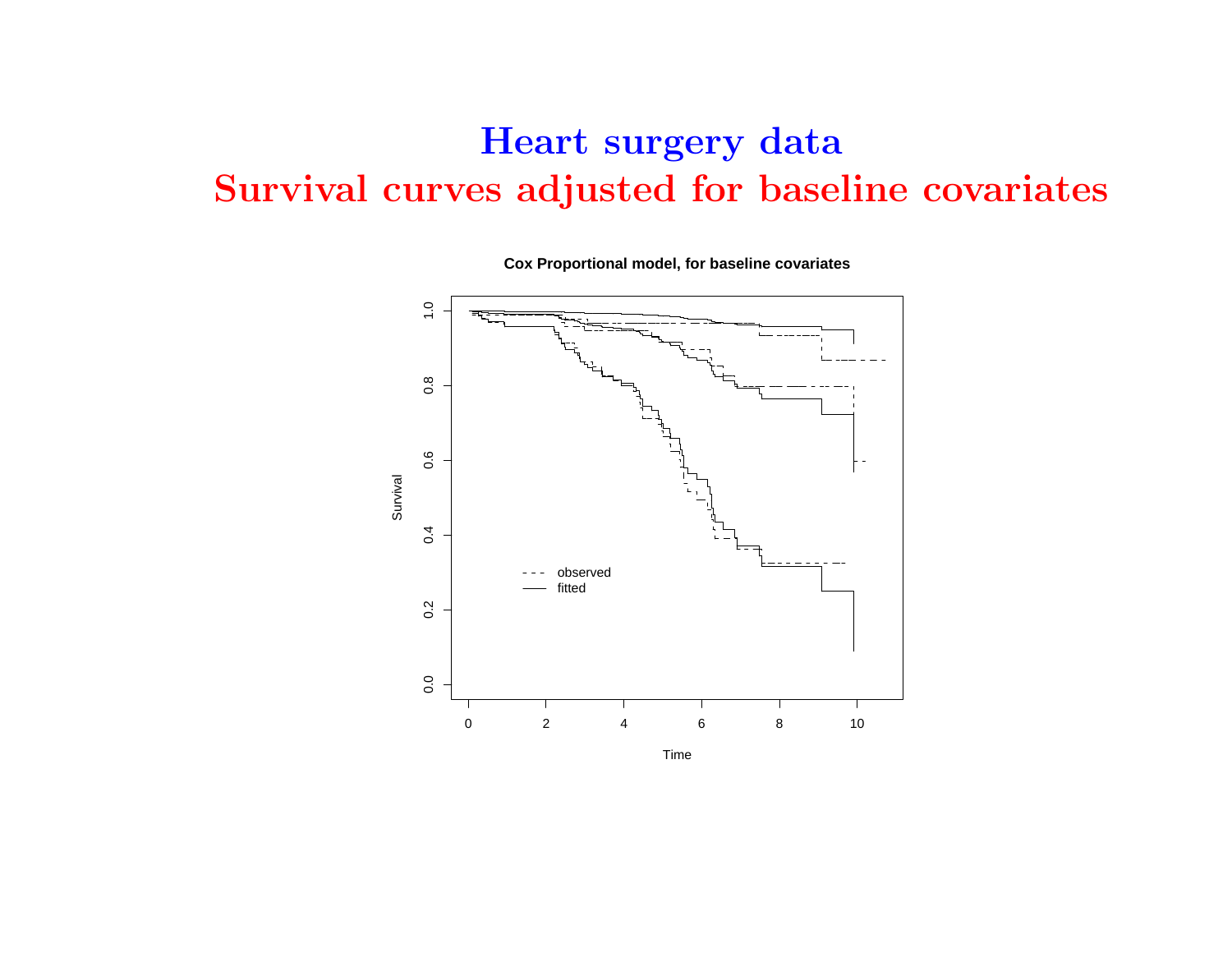# Heart surgery data

### Hypothesis

• subjects who regress after surgery (increasing LVMI) are at greater risk of heart attack

### Exploratory analysis

- overall mean log(LVMI) decreases initially after surgery, then remains approximately constant
- but some patients regress (increasing LVMI)
- time-averaged log(LVMI) is associated with increased hazard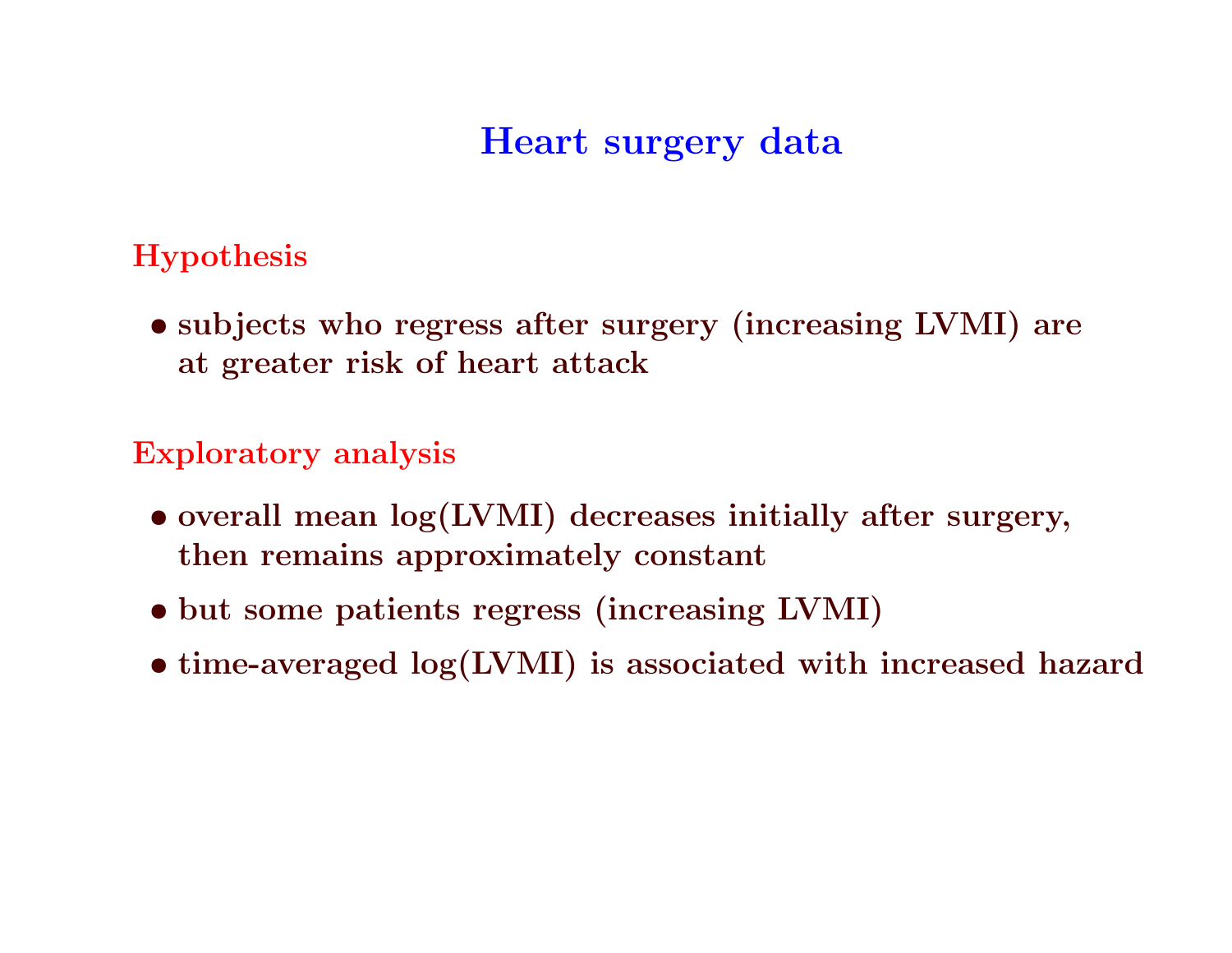Random effects joint model for heart surgery data

$$
Y_{ij} = \begin{cases} \mu(t_{ij}) + A_i + W_i(t_{ij}) + Z_j & : \text{$t \leq \tau$} \\ \mu(t_{ij}) + (A_i + \{B_i(t-\tau)\} + W_i(t_{ij}) + Z_j & : \text{$t > \tau$} \end{cases}
$$

$$
h_i(t) = h_0(t) \exp(x_i'\beta + B_i)
$$

- surgery has immediate beneficial effect on all patients
- patient outcomes diverge after time  $\tau$  post-surgery
- hazard for survival depends on slope of LVMI after time  $\tau$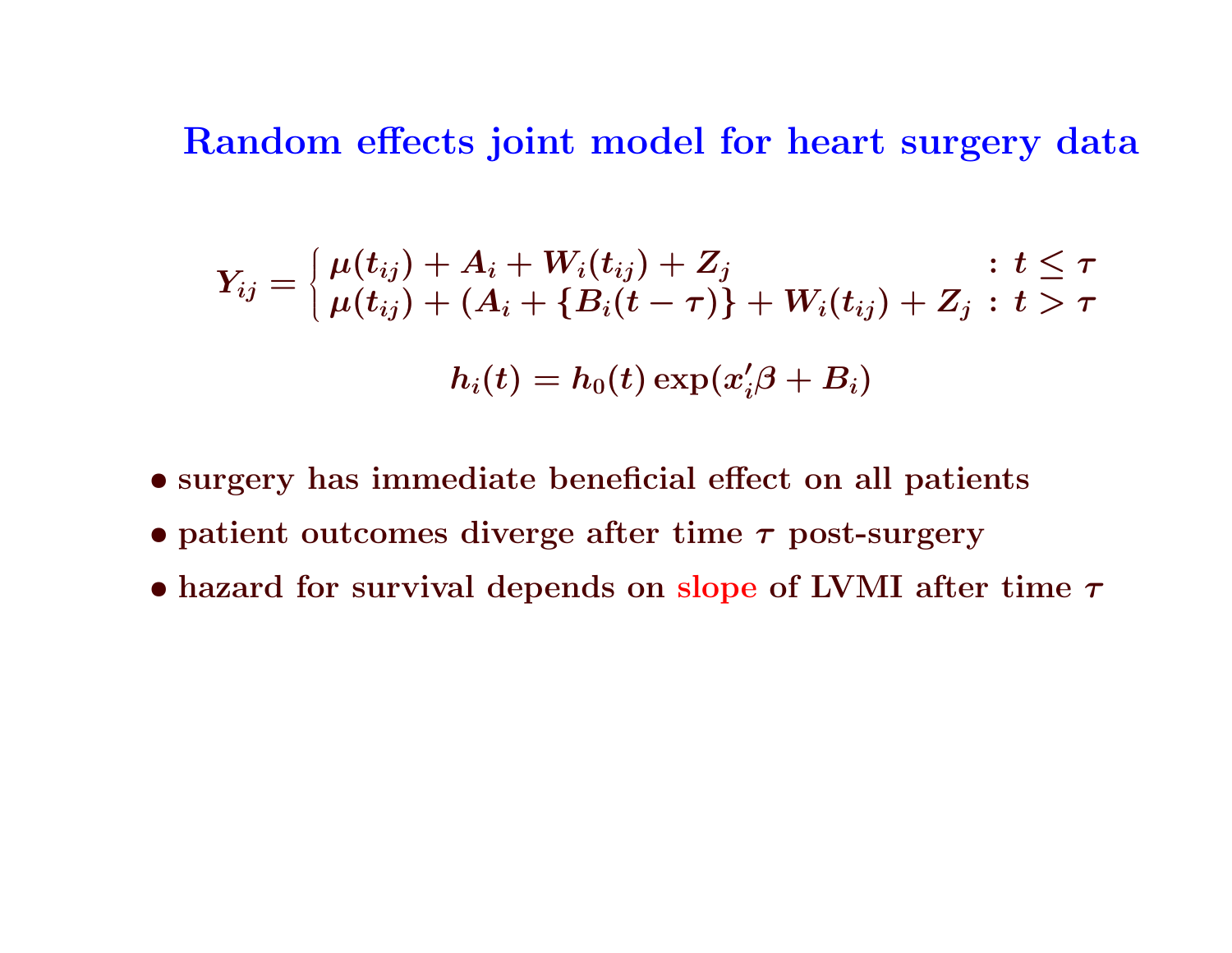# **Conclusions**

- Choice of model/method should relate to scientific purpose.
- Simple models/methods are useful when exploring <sup>a</sup> range of modelling options, for example to select from amongst potential covariates.
- Complex models/methods are useful when seeking to understand subject-level stochastic variation.
- Flat likelihoods are common: different models may fit the data almost equally well.
- We need an <sup>R</sup> library.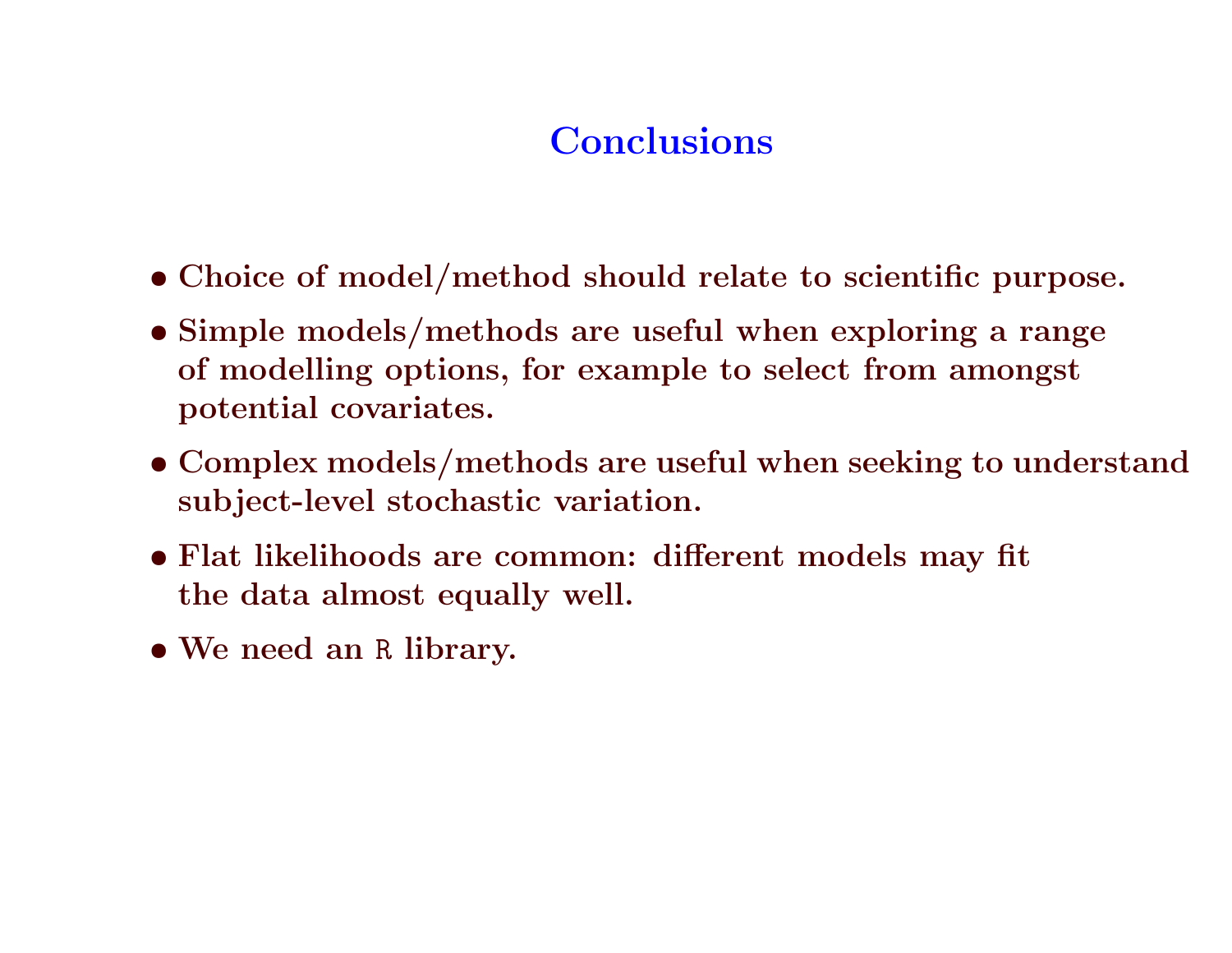### References

Andersen, P.K., Borgan, Ø., Gill, R.D. and Keiding, N. (1993). *Statistical Models Based on Counting Processes*. New York: Springer-Verlag.

Cox, D.R. (1972). Regression models and life tables (with Discussion). Journal of the Royal Statistical Society B, 34, 187–220.

Cox, D.R. (1999). Some remarks on failure-times, surrogate markers, degradation, wear and the quality of life. Lifetime Data Analysis, 5, 307–14.

Diggle, P.J., Heagerty, P., Liang, K-Y and Zeger, S.L. (2002). Analysis of Longitudinal Data (second edition). Oxford : Oxford University Press.

Faucett, C.L. and Thomas, D.C. (1996). Simultaneously modelling censored survival data and repeatedly measured covariates: <sup>a</sup> Gibbs sampling approach. *Statistics in Medicine*, **15**, 1663–1686.

Finkelstein, D.M. and Schoenfeld, D.A. (1999). Combining mortality and longitudinal measures in clinical trials. Statistics in Medicine, 18, 1341–1354.

Henderson, R., Diggle, P. and Dobson, A. (2000). Joint modelling of longitudinal measurements and event time data. *Biostatistics*, 1, 465–80.

Henderson, R., Diggle, P. and Dobson, A. (2002). Identification and efficacy of longitudinal markers for survival. Biostatistics, 3, 33–50.

Hogan, J.W. and Laird, N.M. (1997a). Mixture models for the joint distribution of repeated measures and event times. Statistics in  $Medicine$   ${\bf 16},$   $239–257.$ 

Hogan, J.W. and Laird, N.M. (1997b). Model-based approaches to analysing incomplete longitudinal and failure time data. Statistics in Medicine  $16, 259-272.$ 

Little, R.J.A. (1995). Modelling the drop-out mechanism in repeated-measures studies. Journal of the American Statistical Association, **90**, 1112–21.

Pawitan, Y. and Self, S. (1993). Modelling disease marker processes in AIDS. Journal of the American Statisical Association 88, 719–726.